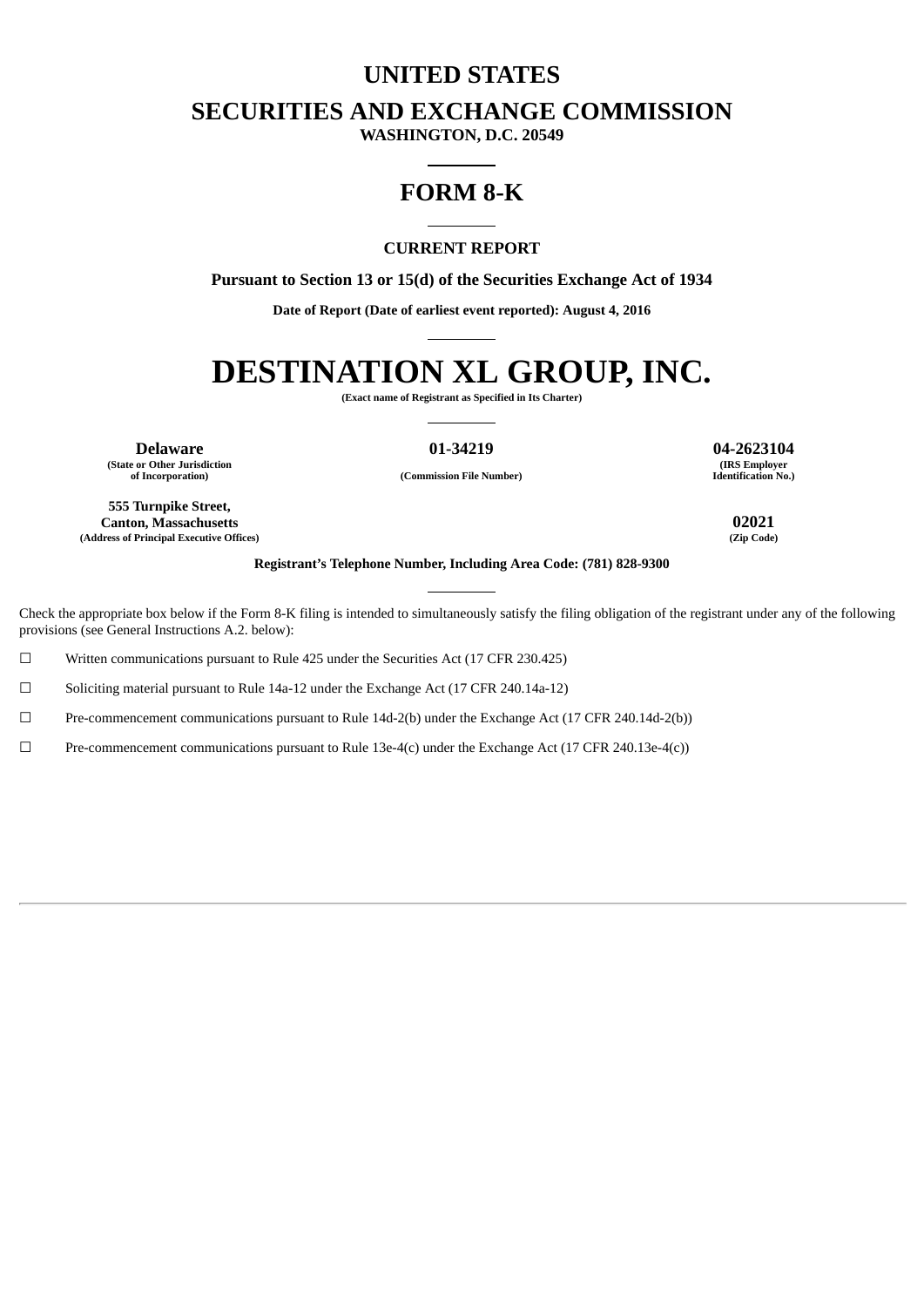### **ITEM 5.02- DEPARTURE OF DIRECTORS OR CERTAIN OFFICERS; ELECTION OF DIRECTORS; APPOINTMENT OF CERTAIN OFFICERS; COMPENSATORY ARRANGEMENTS OF CERTAIN OFFICERS.**

On August 4, 2016, Destination XL Group, Inc. (the "Company") held its Annual Meeting of Stockholders (the "Annual Meeting") at which the Company's stockholders approved the adoption of the Company's 2016 Incentive Compensation Plan (the "2016 Plan"). The 2016 Plan became effective on August 4, 2016, the date of stockholder approval.

For a description of the material features of the 2016 Plan see "*Proposal 2 – To Approve the Adoption of the Company's 2016 Incentive Compensation Plan –Summary of the 2016 Incentive Compensation Plan*" on pages 37 through 44 of the Company's Definitive Proxy Statement on Schedule 14A filed on June 27, 2016 in connection with the Annual Meeting. Such description, which is qualified in its entirety by reference to the 2016 Plan, as approved by the Company's Board of Directors and stockholders, is filed as Exhibit 10.1 hereto and incorporated herein by reference.

### **ITEM 5.07- SUBMISSION OF MATTERS TO A VOTE OF SECURITY HOLDERS.**

Set forth below are the matters submitted at the Annual Meeting by the Board of Directors to a vote of stockholders and the final results of the voting for each proposal.

### Proposal 1: Election of Directors.

The Company's stockholders elected ten directors to hold office until the 2017 Annual Meeting of Stockholders and until their respective successors are duly elected and qualified. The results of the voting were as follows:

|                                  | <b>FOR</b> | <b>AGAINST</b> | <b>ABSTAIN</b> | <b>Broker Non-Votes</b> |
|----------------------------------|------------|----------------|----------------|-------------------------|
| Seymour Holtzman 40,009,948      |            | 806,653        | 4.277          | 5,221,466               |
| David A. Levin                   | 40,532,126 | 285,069        | 3,682          | 5,221,467               |
| Alan S. Bernikow                 | 39,786,938 | 1,029,562      | 4,377          | 5,221,467               |
| Jesse Choper                     | 40,045,006 | 771,494        | 4,377          | 5,221,467               |
| John E. Kyees                    | 40,526,990 | 289,610        | 4.277          | 5,221,467               |
| Willem Mesdag                    | 40,503,849 | 313,150        | 3,878          | 5,221,467               |
| Ward K. Mooney                   | 40,492,372 | 324,128        | 4,377          | 5,221,467               |
| George T. Porter, Jr. 40,491,180 |            | 325,820        | 3,877          | 5,221,467               |
| Mitchell S. Presser              | 39.523.926 | 1,293,074      | 3,877          | 5,221,467               |
| <b>Ivy Ross</b>                  | 40,538,423 | 278,577        | 3.877          | 5,221,467               |

### Proposal 2: Approval of the 2016 Plan.

The 2016 Plan was approved based upon the following votes:

| FOR        | AGAINST   | <b>ABSTAIN</b> | Broker Non-Votes |
|------------|-----------|----------------|------------------|
| 32,760,037 | 8,052,213 | 8.626          | 5,221,468        |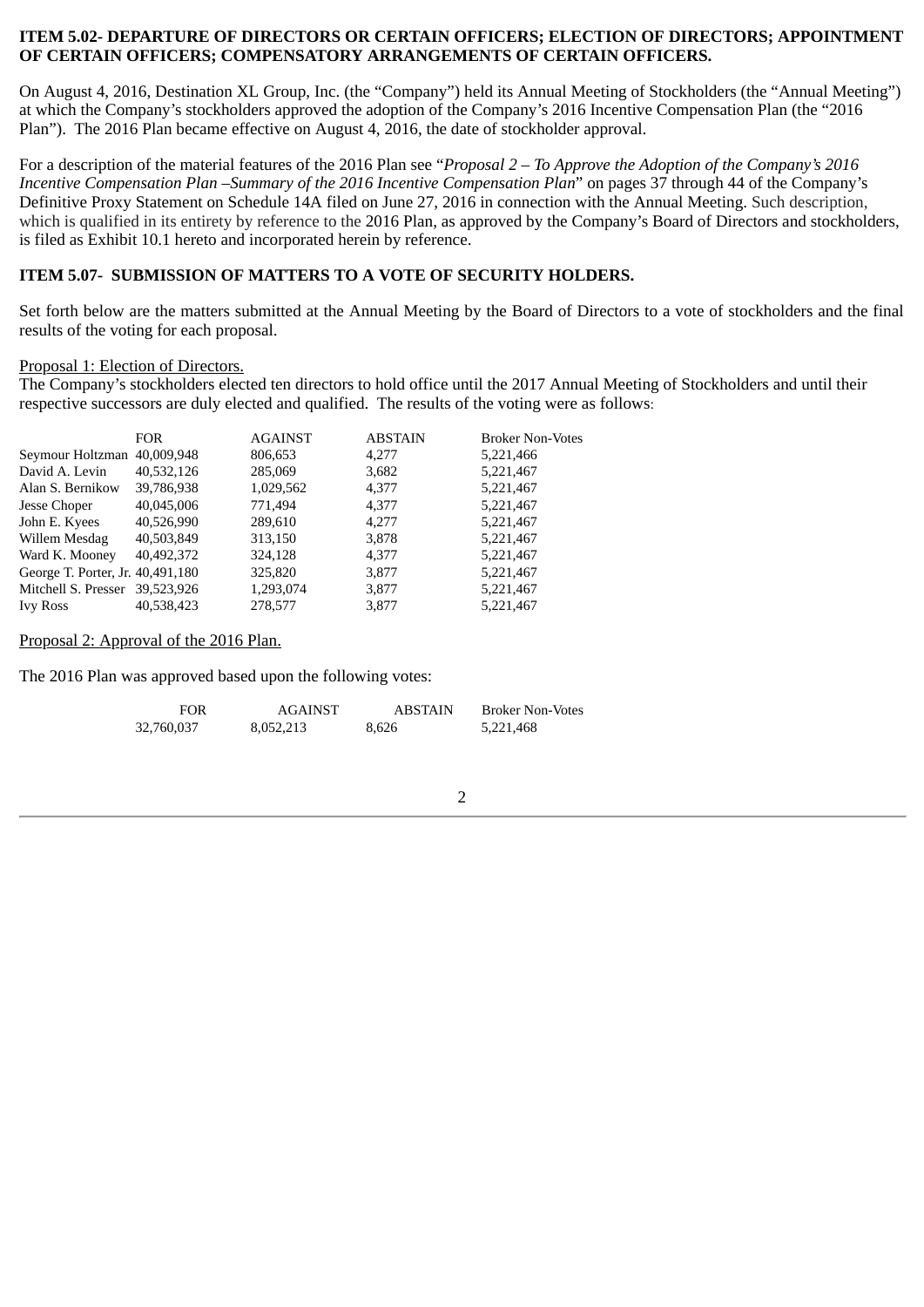Proposal 3: Advisory Vote on Compensation of Named Executive Officers.

The compensation of the Company's named executive officers was approved by a non-binding advisory vote based upon the following votes:

> FOR AGAINST ABSTAIN Broker Non-Votes 36,126,409 4,675,878 18,590 5,221,467

### Proposal 4: Ratification of Appointment of Independent Registered Public Accountants.

The appointment of KPMG LLP as the Company's independent registered public accounting firm for fiscal year ending January 28, 2017 was ratified based upon the following votes:

FOR AGAINST ABSTAIN<br>93,286 146,148 2,910 45,893,286 146,148

### **ITEM 9.01 FINANCIAL STATEMENTS AND EXHIBITS.**

(d) Exhibits

Exhibit No. Description

10.1 Destination XL Group, Inc.'s 2016 Incentive Compensation Plan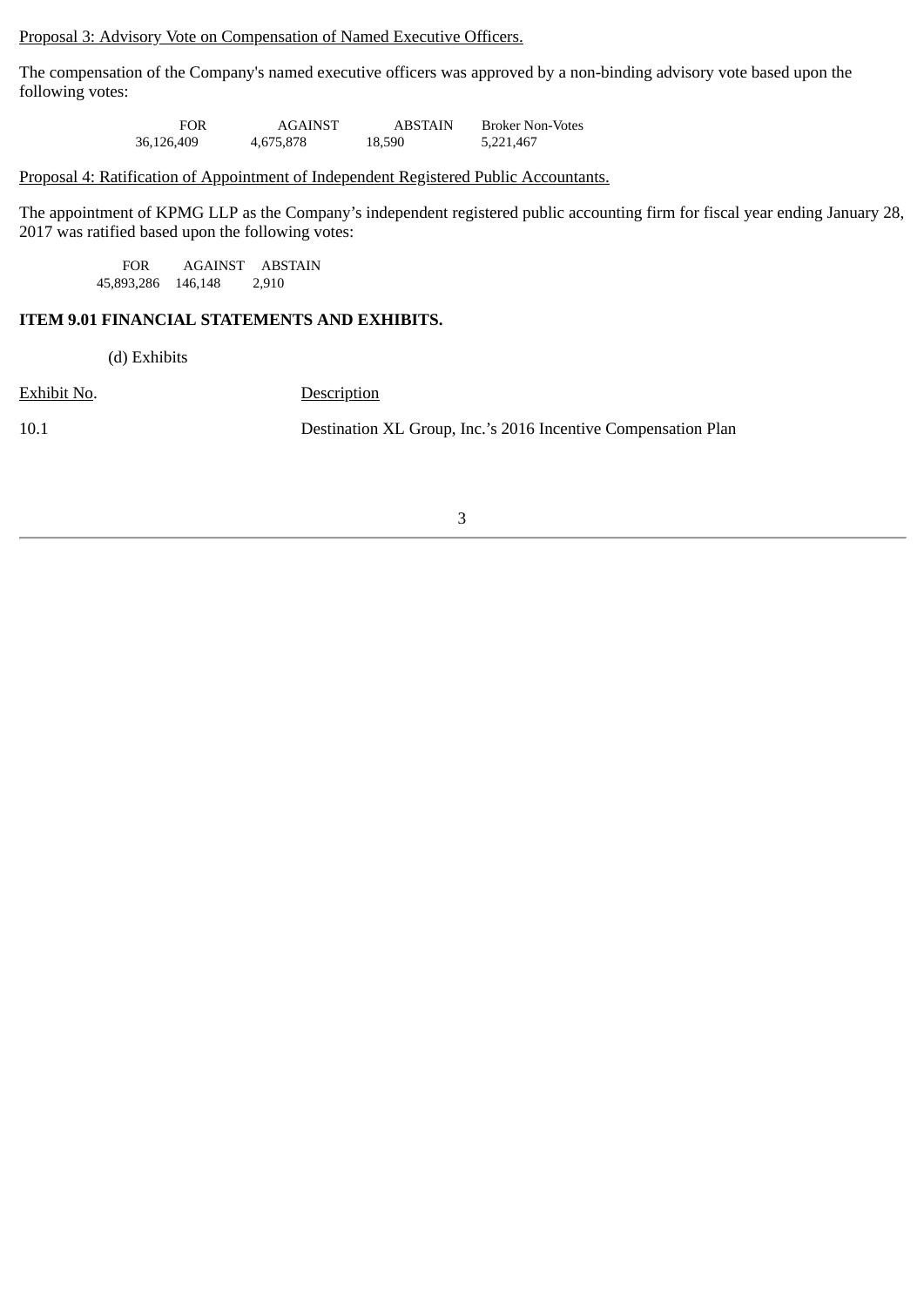### **SIGNATURES**

Pursuant to the requirements of the Securities Exchange Act of 1934, the registrant has duly caused this report to be signed on its behalf by the undersigned hereunto duly authorized.

Date: August 8, 2016 **By:** By: /s/ Robert S. Molloy

DESTINATION XL GROUP, INC.

**Robert S. Molloy Senior Vice President, General Counsel and Secretary**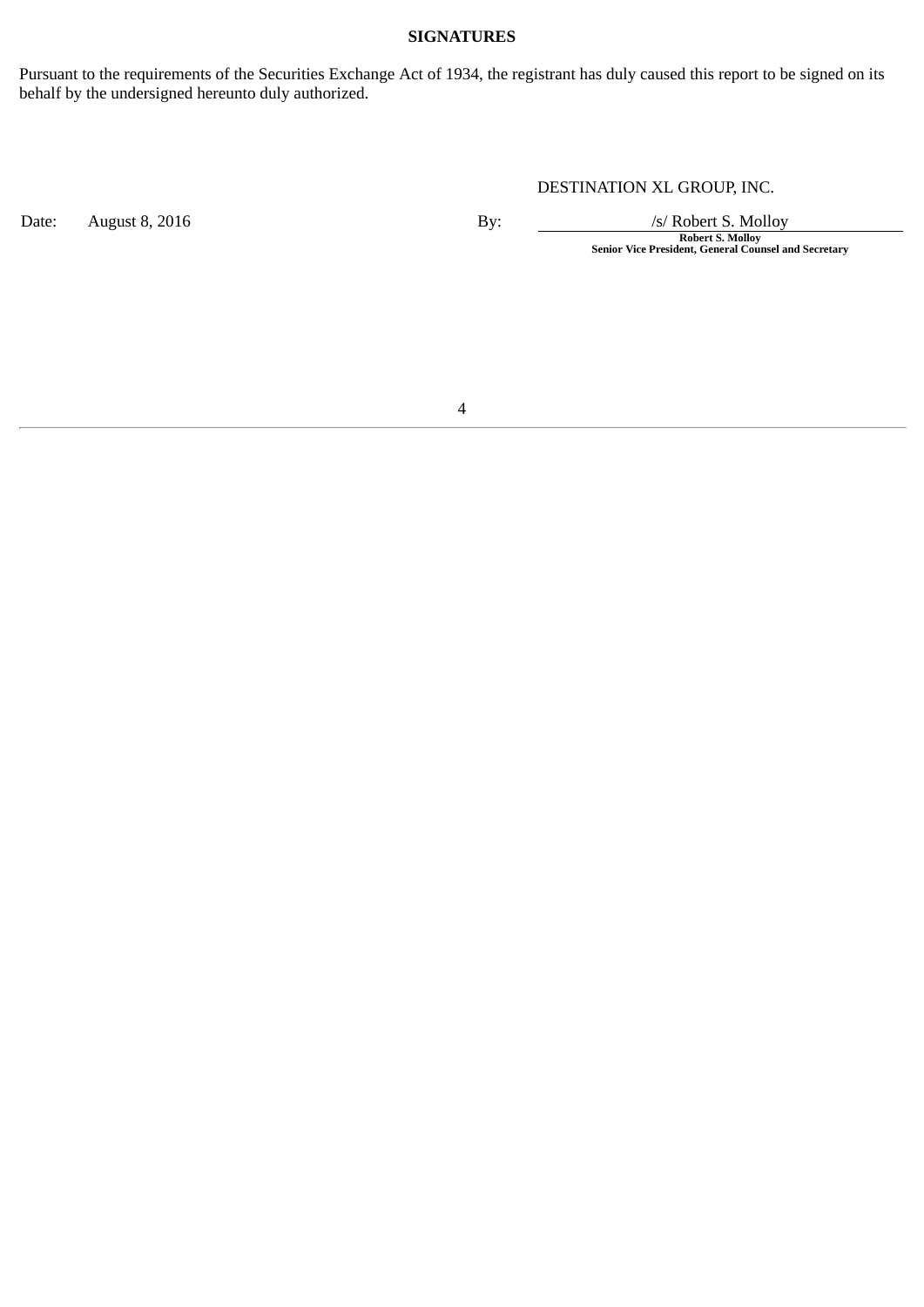| Exhibit No. | <b>Description</b>                                            |
|-------------|---------------------------------------------------------------|
| 10.1        | Destination XL Group, Inc.'s 2016 Incentive Compensation Plan |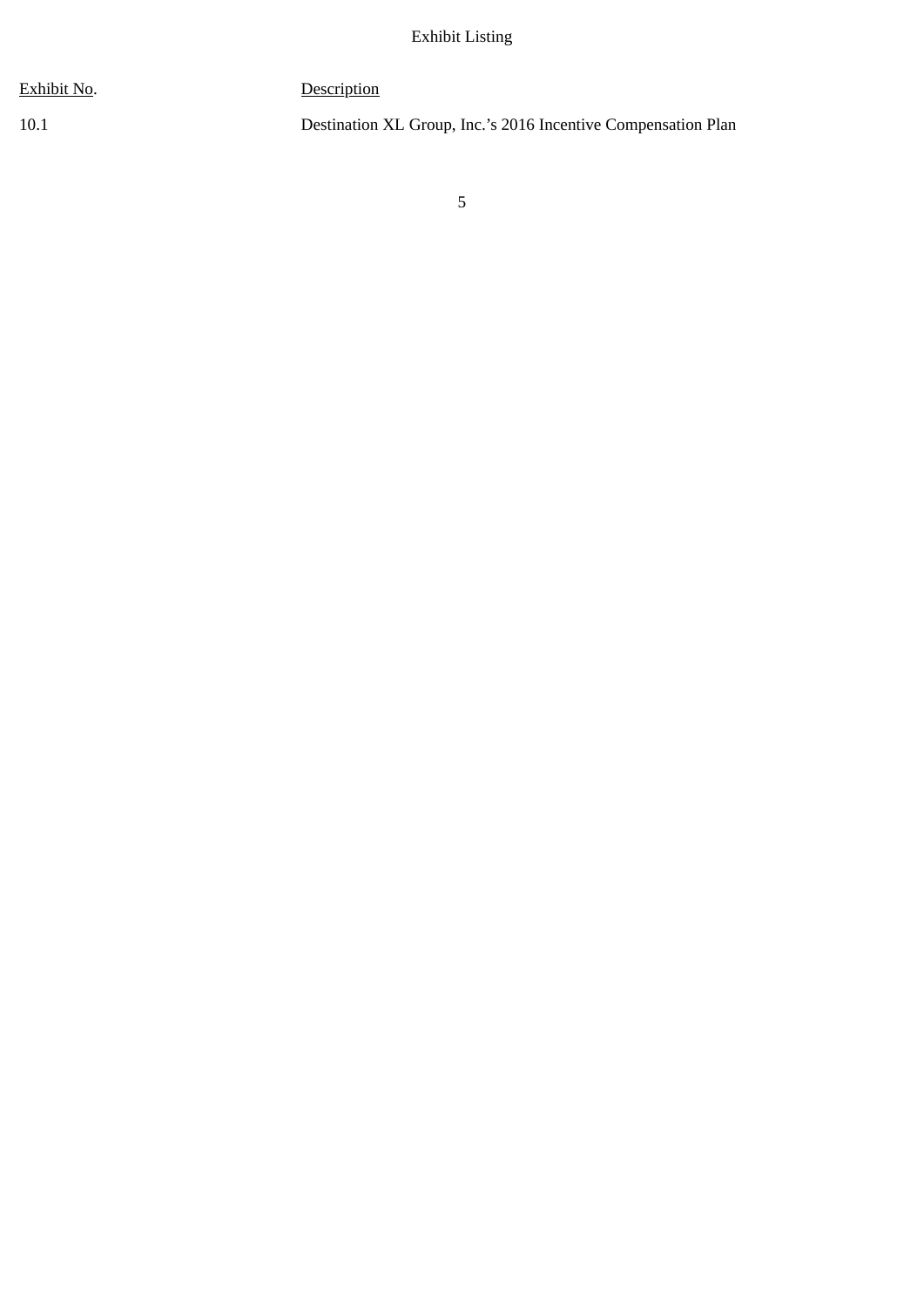# **DESTINATION XL GROUP, INC. 2016 INCENTIVE COMPENSATION PLAN**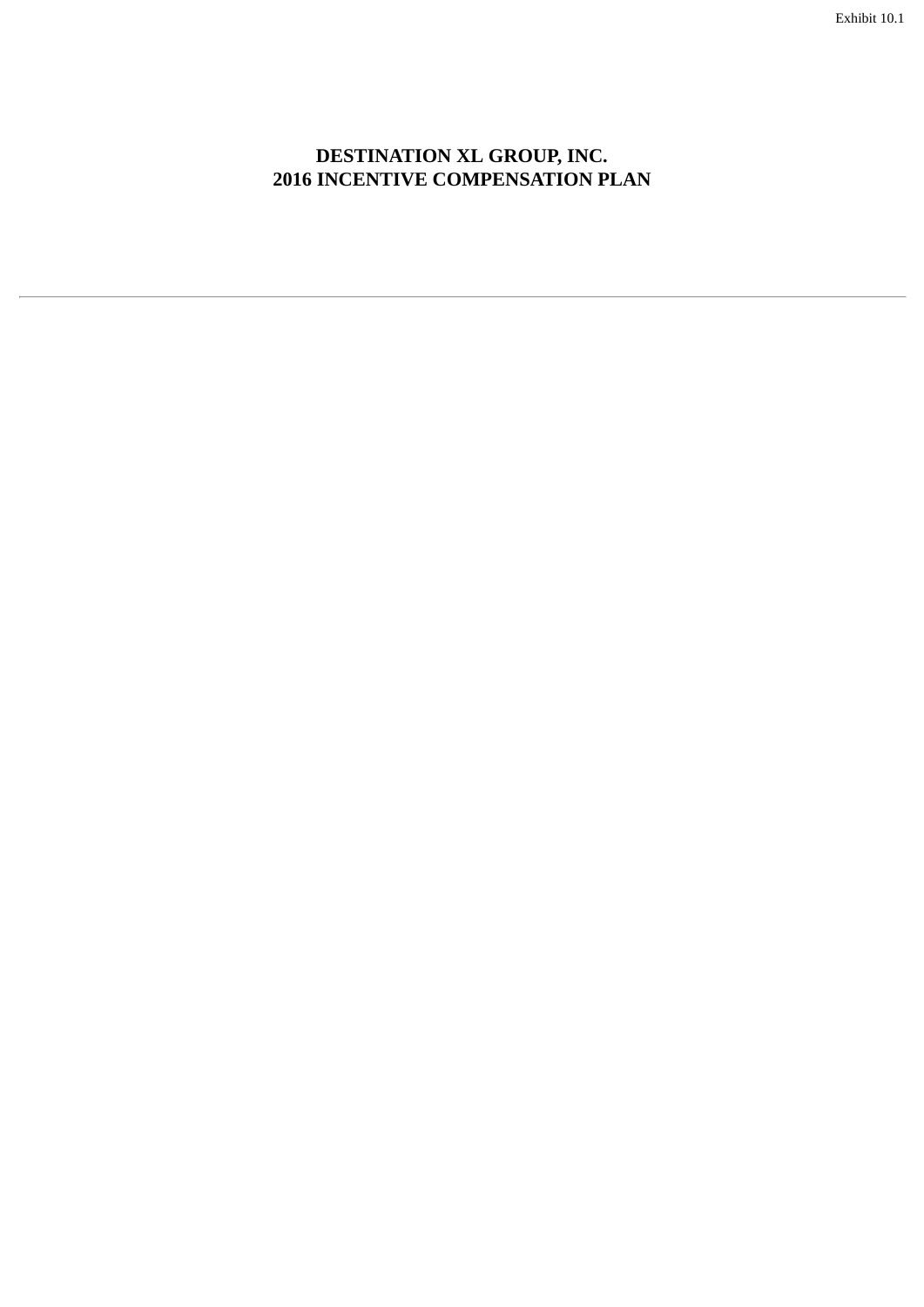### **DESTINATION XL GROUP, INC. 2016 INCENTIVE COMPENSATION PLAN**

|    | 1. Purpose                                    |    |
|----|-----------------------------------------------|----|
|    | 2. Definitions                                |    |
| 3. | Administration                                | 4  |
|    | 4. Shares Subject to Plan                     |    |
|    | 5. Eligibility; Per-Participation Limitations | 6  |
|    | 6. Award Vesting Limitations                  | 6  |
|    | 7. Specific Terms of Awards                   | 6  |
|    | 8. Certain Provisions Applicable to Awards    | 10 |
|    | 9. Code Section 162(m) Provisions             | 12 |
|    | 10. Change in Control                         | 12 |
|    | 11. General Provisions                        | 14 |
|    |                                               |    |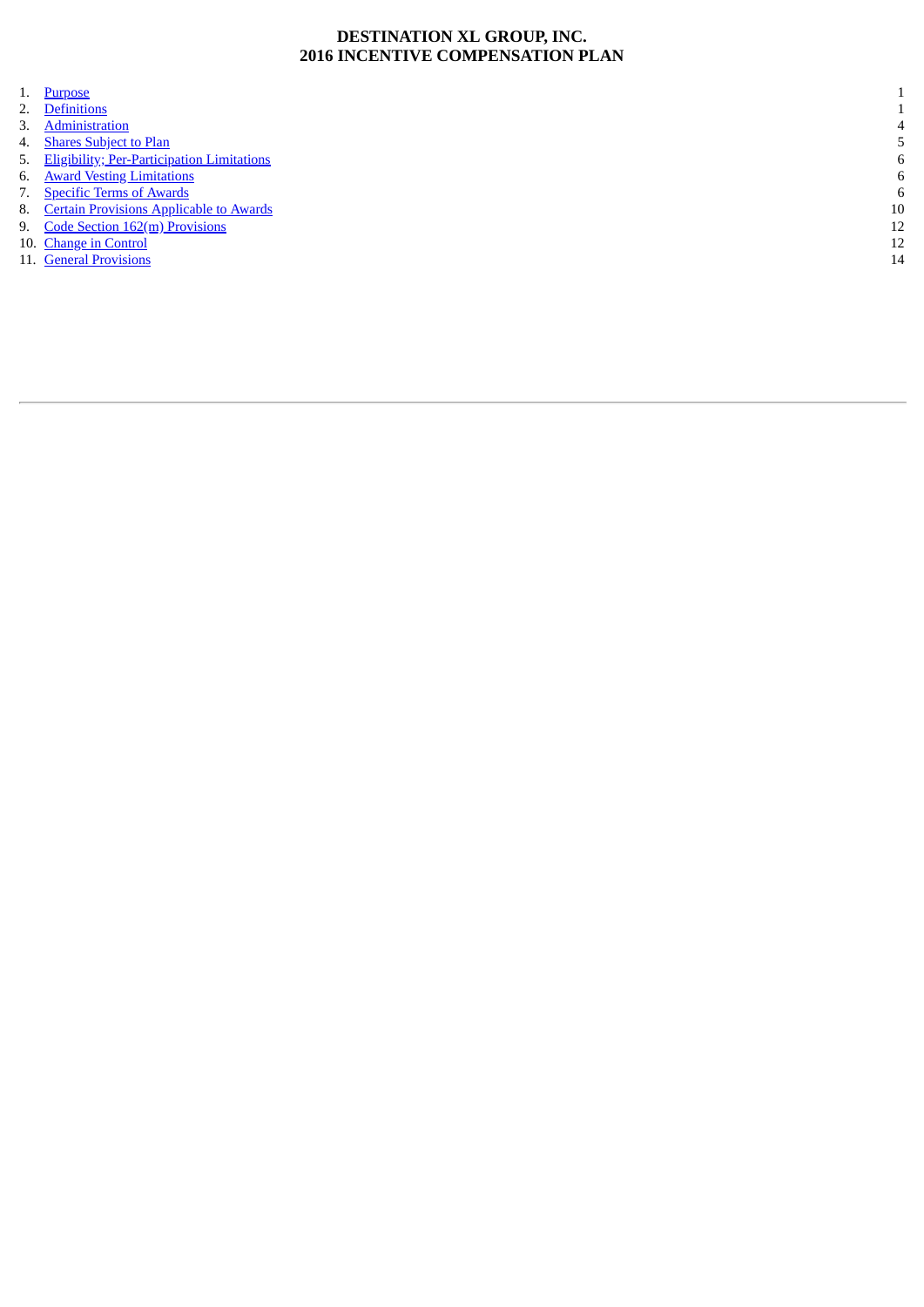### **DESTINATION XL GROUP, INC. 2016 INCENTIVE COMPENSATION PLAN**

<span id="page-7-0"></span>1. *Purpose*. The purpose of this DESTINATION XL GROUP, INC. 2016 INCENTIVE COMPENSATION PLAN (the "Plan") is to assist DESTINATION XL GROUP, INC., a Delaware corporation (the "Company") and its Related Entities (as hereinafter defined) in attracting, motivating, retaining and rewarding high-quality executives and other employees, officers, directors, consultants and other persons who provide services to the Company or its Related Entities by enabling such persons to acquire or increase a proprietary interest in the Company in order to strengthen the mutuality of interests between such persons and the Company's shareholders, and providing such persons with performance incentives to expend their maximum efforts in the creation of shareholder value. The Plan replaces the 2006 Incentive Compensation Plan which was last amended effective as of August 1, 2013.

<span id="page-7-1"></span>2. *Definitions*. For purposes of the Plan, the following terms shall be defined as set forth below, in addition to such terms defined in Section 1 hereof and elsewhere herein.

(a) "*Award*" means any Option, Stock Appreciation Right, Restricted Stock Award, Deferred Award, Share granted as a bonus or in lieu of another Award, Dividend Equivalent, Other Stock-Based Award or Performance Award, together with any other right or interest relating to Shares or other property (including cash), granted to a Participant under the Plan.

(b) "*Award Agreement*" means any written agreement, contract or other instrument or document evidencing any Award granted by the Committee hereunder.

(c) "*Beneficiary*" means the person, persons, trust or trusts that have been designated by a Participant in his or her most recent written beneficiary designation filed with the Committee to receive the benefits specified under the Plan upon such Participant's death or to which Awards or other rights are transferred if and to the extent permitted under Section 11(b) hereof. If, upon a Participant's death, there is no designated Beneficiary or surviving designated Beneficiary, then the term Beneficiary means the Participant's estate.

(d) "*Beneficial Owner*" shall have the meaning ascribed to such term in Rule 13d‑3 under the Exchange Act and any successor to such Rule.

- (e) "*Board*" means the Company's Board of Directors.
- (f) "*Change in Control*" means a Change in Control as defined in Section 10(b) of the Plan.

(g) "*Code*" means the Internal Revenue Code of 1986, as amended from time to time, including regulations thereunder and successor provisions and regulations thereto.

(h) "*Committee*" means a committee designated by the Board to administer the Plan; provided, however, that if the Board fails to designate a committee or if there are no longer any members on the committee so designated by the Board, or for any other reason determined by the Board, then the Board shall serve as the Committee. The Committee shall consist of at least two directors, and each member of the Committee shall be (i) a "non-employee director" within the meaning of Rule 16b-3 (or any successor rule) under the Exchange Act, unless administration of the Plan by "nonemployee directors" is not then required in order for exemptions under Rule 16b-3 to apply to transactions under the Plan, (ii) an "outside director" within the meaning of Section 162(m) of the Code, and (iii) "Independent"; provided, however, the failure of the Committee to be so comprised shall not invalidate any Award that otherwise satisfies the terms of the Plan.

(i) "*Consultant*" means any person (other than an Employee or a Director, solely with respect to rendering services in such person's capacity as a director) who is engaged by the Company or any Related Entity to render consulting or advisory services to the Company or such Related Entity.

(j) "*Continuous Service*" means the uninterrupted provision of services to the Company or any Related Entity in any capacity of Employee, Director, Consultant or other service provider. Continuous Service shall not be considered to be interrupted in the case of (i) any approved leave of absence, (ii) transfers among the Company, any Related Entities, or any successor entities, in any capacity of Employee, Director, Consultant or other service provider, or (iii) any change in status as long as the individual remains in the service of the Company or a Related Entity in any capacity of Employee, Director, Consultant or other service provider (except as otherwise provided in the Award Agreement). An approved leave of absence shall include sick leave, military leave, or any other authorized personal leave.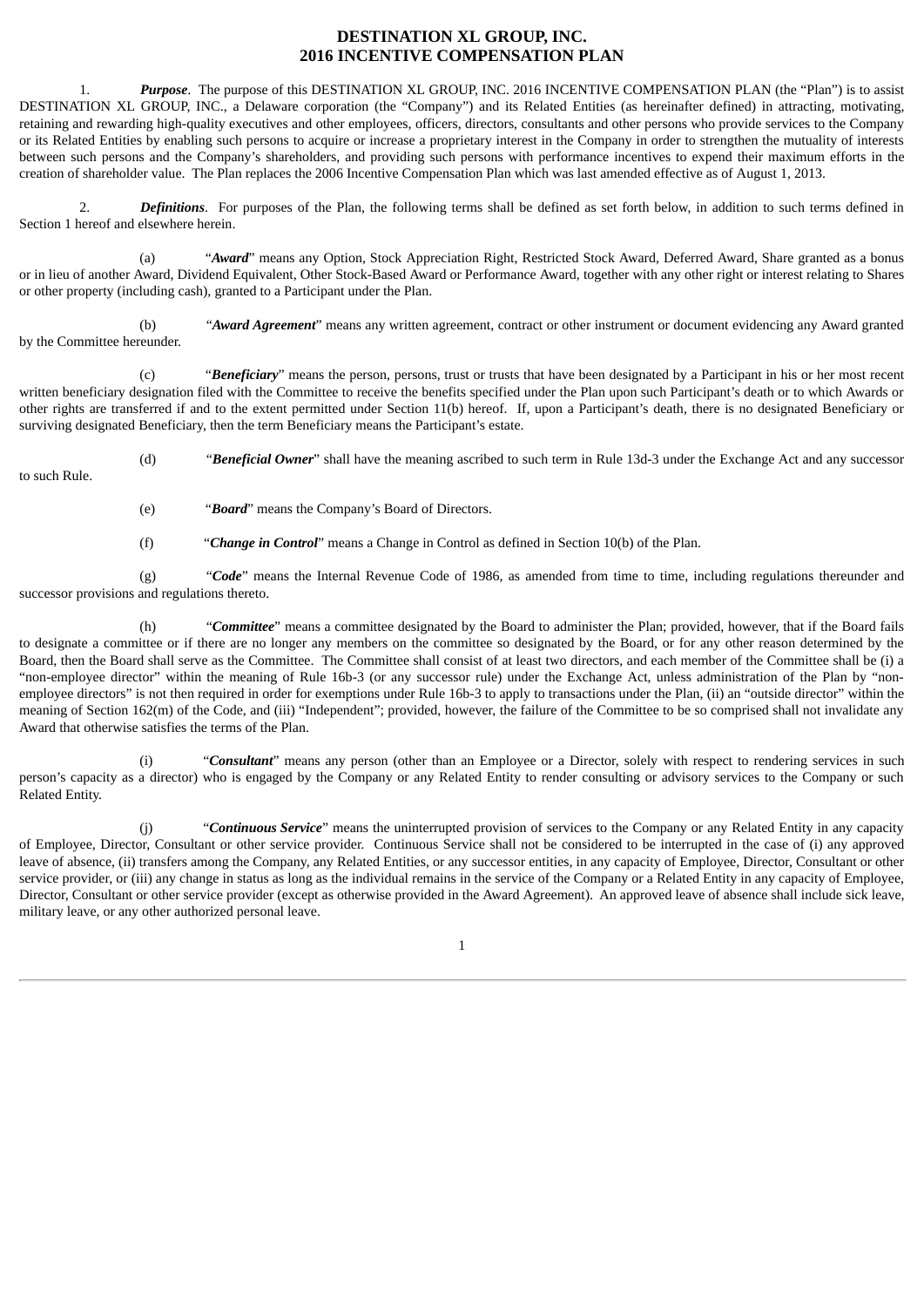(k) "*Covered Employee*" means an Eligible Person who is a "covered employee" within the meaning of Section 162(m)(3) of the Code, or any successor provision thereto.

(l) "*Deferred Sto*ck" means a right to receive Shares, cash measured based upon the value of Shares or a combination thereof, at the end of a specified deferral period, which right is not subject to a substantial risk of forfeiture (other than the potential clawback of benefits under Section 8(f) hereof).

(m) "*Deferred Award*" means an Award of Deferred Stock or Restricted Stock Units granted to a Participant under Section 7(e) hereof.

(n) "*Director*" means a member of the Board or the board of directors of any Related Entity.

(o) "*Disability*" means a permanent and total disability (within the meaning of Section 22(e) of the Code), as determined by a medical doctor satisfactory to the Committee.

(p) "*Dividend Equivalent*" means a right, granted to a Participant under Section 7(g) hereof, to receive cash, Shares, other Awards or other property equal in value to dividends paid with respect to a specified number of Shares, or other periodic payments.

(q) "*Effective Date*" means the effective date of the Plan, which shall be the Shareholder Approval Date.

(r) "*Eligible Person*" means each officer, Director, Employee, Consultant and other person who provides services to the Company or any Related Entity. The foregoing notwithstanding, only employees of the Company, or any parent corporation or subsidiary corporation of the Company (as those terms are defined in Sections 424(e) and (f) of the Code, respectively), shall be Eligible Persons for purposes of receiving any Incentive Stock Options. An Employee on leave of absence may, in the discretion of the Committee, be considered as still in the employ of the Company or a Related Entity for purposes of eligibility for participation in the Plan. Notwithstanding the foregoing, a Person shall not be an Eligible Person if the identity of such person would preclude the Company from offering or selling securities to such person pursuant to the Plan in reliance on registration on a Form S-8 Registration Statement under the Securities Act of 1933.

(s) "*Employee*" means any person, including an officer or Director, who is an employee of the Company or any Related Entity, or is a prospective employee of the Company or any Related Entity (conditioned upon and effective not earlier than, such person becoming an employee of the Company or any Related Entity). The payment of a director's fee by the Company or a Related Entity shall not be sufficient to constitute "employment" by the Company.

(t) "*Exchange Act*" means the Securities Exchange Act of 1934, as amended from time to time, including rules thereunder and successor provisions and rules thereto.

(u) "*Fair Market Value*" means the fair market value of Shares, Awards or other property on the date as of which the value is being determined, as determined by the Committee, or under procedures established by the Committee. Unless otherwise determined by the Committee, the Fair Market Value of a Share as of any given date shall be the closing sale price per Share reported on the principal stock exchange or market on which Shares are traded on the date immediately preceding the date as of which such value is being determined or, if there is no sale on that date, then on the last previous day on which a sale was reported.

(v) "*Full Value Award*" means any Award other than an option or a Stock Appreciation Right and that is settled in Shares.

(w) "*Good Reason*" means the same definition of Good Reason, or any substantially similar term, in the Participant's employment agreement with the Company, if any, that is in effect at the time the determination is being made. If the Participant does not have an employment agreement with the Company at that time, or there is no definition of Good Reason, or any substantially similar term, in the Participant's employment agreement at that time, or the Committee determines, in its sole and absolute discretion, that the right to any payment or benefit under this Plan that is subject to Section 409A of the Code pursuant to a termination of Continuous Service by a Participant for Good Reason would not be treated as a right to a payment or benefit pursuant to an involuntary separation from service for purposes of Section 409A of the Code if the definition of Good Reason, or any substantially similar term, in the Participant's employment agreement at that time is applied to the Participant's termination of Continuous Service, then Good Reason means the occurrence of any of the following in the absence of Justifiable Cause by the Company: (i) a material diminution in the Participant's base salary, unless such material diminution in the Participant's base salary is made pursuant to a reduction in base salary that affects all similarly situated employees in a similar manner and is made at least six months prior to a Change in Control, in which case such material diminution in the Participant's base salary shall not constitute Good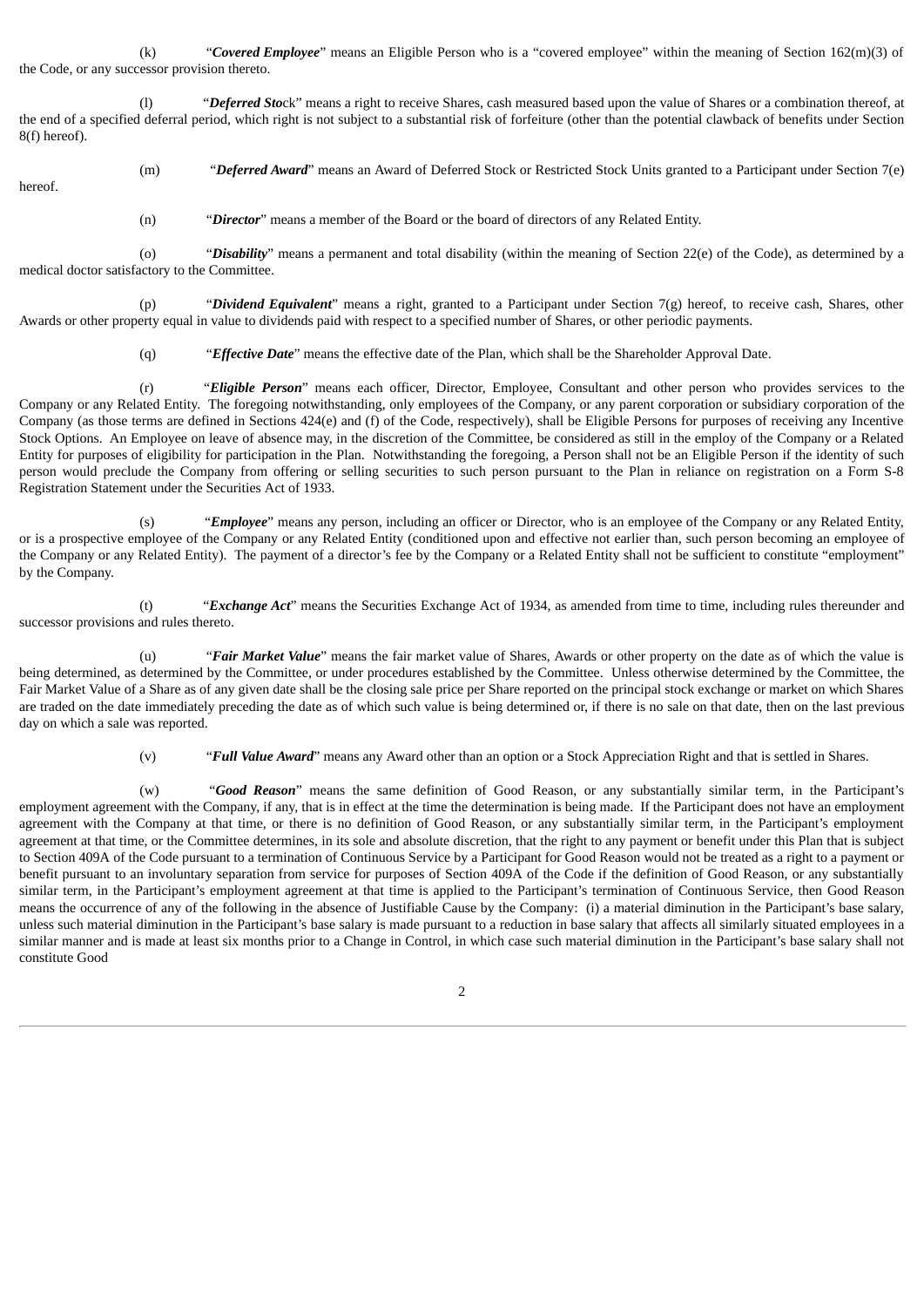Reason; (ii) a material change in the geographic location at which the Participant must perform his or her job functions to which the Participant does not agree; or (iii) solely in the case of a Section 16 Officer, a material diminution in the Participant's authority, duties, or responsibilities. For purposes of this Plan, Good Reason shall not be deemed to exist unless the termination of Continuous Service by a Participant for Good Reason occurs within 180 days following the initial existence of one of the conditions specified in clauses (i) through (iii) above, the Participant provides the Company with written notice of the existence of such condition within 90 days after the initial existence of the condition, and the Company fails to remedy the condition within 30 days after its receipt of such notice.

(x) "*Incentive Stock Option*" means any Option intended to be designated as an incentive stock option within the meaning of Section 422 of the Code or any successor provision thereto.

(y) "*Independent*", when referring to either the Board or members of the Committee, shall have the same meaning as used in the rules of the Nasdaq Stock Market or any national securities exchange on which any securities of the Company are listed for trading, and if not listed for trading, by the rules of the Nasdaq Stock Market.

(z) "*Incumbent Board*" means the Incumbent Board as defined in Section 10(b)(ii) of the Plan.

(aa) "*Justifiable Cause*" means the same definition as used in the Participant's employment agreement, if any, that is in effect at the time the determination is being made. If the Participant does not have an employment agreement at that time, or there is no definition of Justifiable Cause, or any substantially similar term, in the Participant's employment agreement at that time, then Justifiable Cause means any material failure by the Participant in performing his or her necessary job functions; any breach of any material written policies, rules or regulations which have been adopted by the Company; the Participant's performance of any act or failure to act, as to which if the Participant was prosecuted and convicted, a crime or offense involving money or property of the Company or any Related Entity, or a crime or offense constituting a felony in the jurisdiction involved, would have occurred; the Participant's embezzlement of funds or assets of the Company or any of its Subsidiaries or Affiliates; the Participant's conviction of, please of guilty to, or please of nolo contendere to any felony; the Participant's unauthorized disclosure to any person, firm or corporation of any confidential information of the Company or any Related Entity; the Participant's usurpation of a corporate opportunity of the Company or any of its Related Entity; or the Participant's engaging in any business other than the business of the Company or any Related Entity which materially interferes with the performance of his or her duties.

(bb) "*Listing Market*" means the Nasdaq Stock Market or any national securities exchange on which the Company's securities are listed for trading and, if not listed for trading on the Nasdaq Stock Market or a national securities exchange, then the Nasdaq Stock Market.

(cc) "*Option*" means a right granted to a Participant under Section 7(b) hereof, to purchase Shares or other Awards at a specified price during specified time periods.

(dd) "*Optionee*" means a person to whom an Option is granted under this Plan or any person who succeeds to the rights of such person under this Plan.

(ee) "*Other Stock-Based Awards*" means Awards granted to a Participant under Section 7(i) hereof.

(ff) "*Participant*" means a person who has been granted an Award under the Plan which remains outstanding, including a person who is no longer an Eligible Person.

(gg) "*Performance Award*" means any Award of Performance Shares or Performance Units granted pursuant to Section 7(h).

(hh) "*Performance Period*" means that period established by the Committee at the time any Performance Award is granted or at any time thereafter during which any performance goals specified by the Committee with respect to such Award are to be measured.

(ii) "*Performance Share*" means any grant pursuant to Section 7(h) of a unit valued by reference to a designated number of Shares, which value may be paid to the Participant by delivery of such property as the Committee shall determine, including cash, Shares, other property, or any combination thereof, upon achievement of such performance goals during the Performance Period as the Committee shall establish at the time of such grant or thereafter.

(jj) "*Performance Unit*" means any grant pursuant to Section 7(h) of a unit valued by reference to a designated amount of property (including cash) other than Shares, which value may be paid to the Participant by delivery of such property as the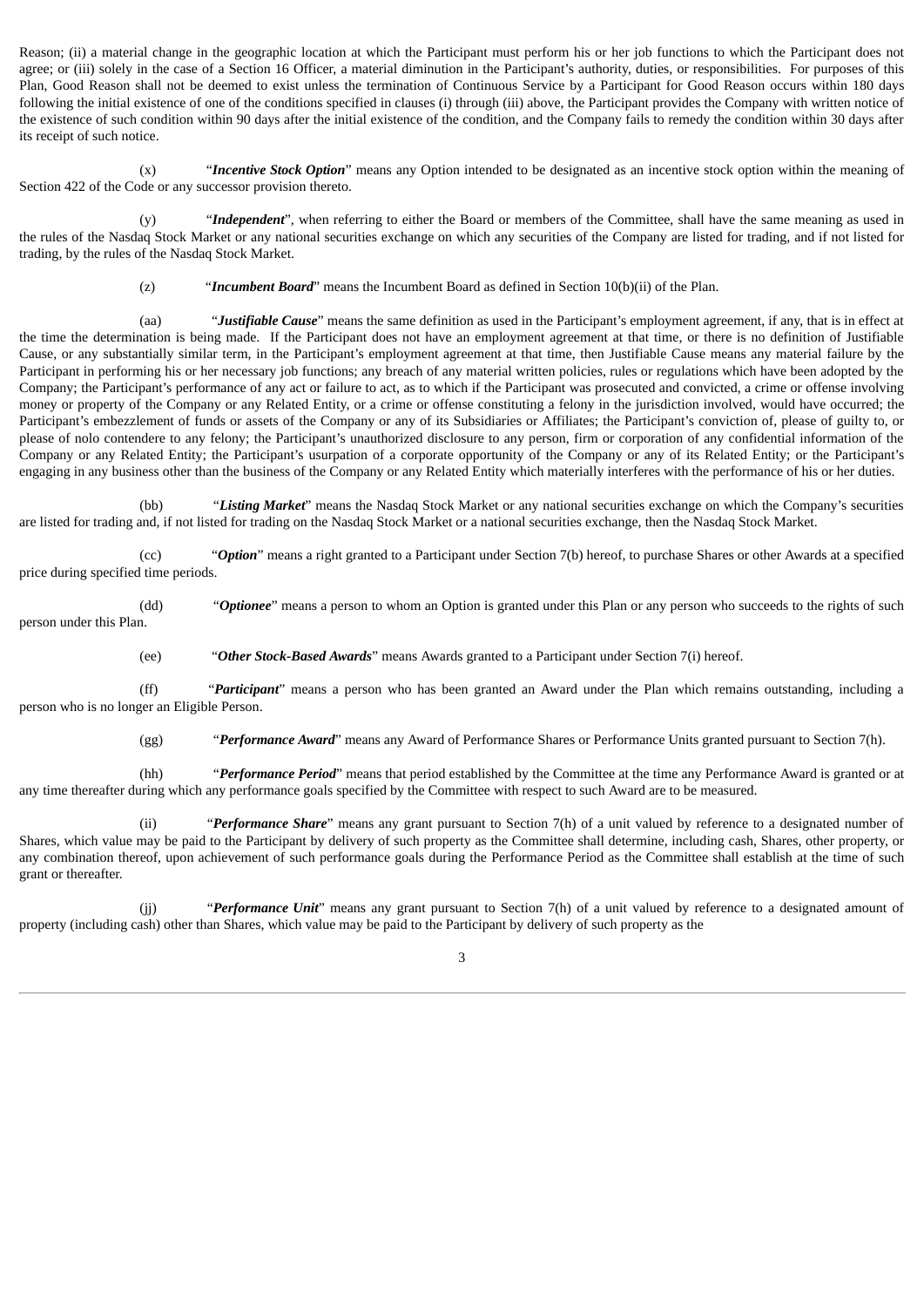Committee shall determine, including cash, Shares, other property, or any combination thereof, upon achievement of such performance goals during the Performance Period as the Committee shall establish at the time of such grant or thereafter.

(kk) "*Person*" shall have the meaning ascribed to such term in Section 3(a)(9) of the Exchange Act and used in Sections 13(d) and 14(d) thereof, and shall include a "group" as defined in Section 13(d) thereof.

(ll) "*Prior Plan*" means the Company's 2006 Incentive Compensation Plan.

(mm) "*Related Entity*" means any Subsidiary, and any business, corporation, partnership, limited liability company or other entity designated by the Committee in which the Company, or a Subsidiary holds a substantial ownership interest, directly or indirectly and with respect to which the Company may offer or sell securities pursuant to the Plan in reliance upon either Rule 701 under the Securities Act of 1933 or, if the Company is required to file reports pursuant to Section 13 or 15(d) of the Exchange Act, registration on a Form S-8 Registration Statement under the Securities Act of 1933.

(nn) "*Restricted Stock*" means any Share issued with such risks of forfeiture and other restrictions as the Committee, in its sole discretion, may impose (including any restriction on the right to vote such Share and the right to receive any dividends), which restrictions may lapse separately or in combination at such time or times, in installments or otherwise, as the Committee may deem appropriate.

(oo) "*Restricted Stock Award*" means an Award of Restricted Stock granted to a Participant under Section 7(d) hereof.

(pp) "*Restricted Stock Unit*" means a right to receive Shares, including Restricted Stock, cash measured based upon the value of Shares or a combination thereof, at the end of a specified deferral period, which right is subject to a risk of forfeiture.

(qq) "*Restricted Stock Unit Award*" means an Award of Restricted Stock Unit granted to a Participant under Section 7(e) hereof.

(rr) "*Rule 16b-3*" means Rule 16b-3, as from time to time in effect and applicable to the Plan and Participants, promulgated by the Securities and Exchange Commission under Section 16 of the Exchange Act.

(ss) "*Shareholder Approval Date*" means the date on which this Plan is approved by shareholders of the Company eligible to vote in the election of directors, by a vote sufficient to meet the requirements Sections 162(m) and 422 of the Code, Rule 16b-3 under the Exchange Act and applicable requirements under the rules of the Listing Market.

(tt) "*Shares*" means the shares of common stock of the Company, par value \$.01 per share, and such other securities as may be substituted (or resubstituted) for Shares pursuant to Section 11(c) hereof.

(uu) "*Stock Appreciation Right*" means a right granted to a Participant under Section 7(c) hereof.

(vv) "*Subsidiary*" means any corporation or other entity in which the Company has a direct or indirect ownership interest of 50% or more of the total combined voting power of the then outstanding securities or interests of such corporation or other entity entitled to vote generally in the election of directors or in which the Company has the right to receive 50% or more of the distribution of profits or 50% or more of the assets on liquidation or dissolution.

(ww) "*Substitute Awards*" shall mean Awards granted or Shares issued by the Company in assumption of, or in substitution or exchange for, Awards previously granted, or the right or obligation to make future Awards, by a company acquired by the Company or any Related Entity or with which the Company or any Related Entity combines.

#### 3. *Administration*.

<span id="page-10-0"></span>(a) *Authority of the Committee*. The Plan shall be administered by the Committee, except to the extent the Board elects to administer the Plan, in which case the Plan shall be administered by only those directors who are Independent Directors, in which case references herein to the "Committee" shall be deemed to include references to the Independent members of the Board. The Committee shall have full and final authority, subject to and consistent with the provisions of the Plan, to select Eligible Persons to become Participants, grant Awards, determine the type, number and other terms and conditions of, and all other matters relating to, Awards, prescribe Award Agreements (which need not be identical for each Participant) and rules and regulations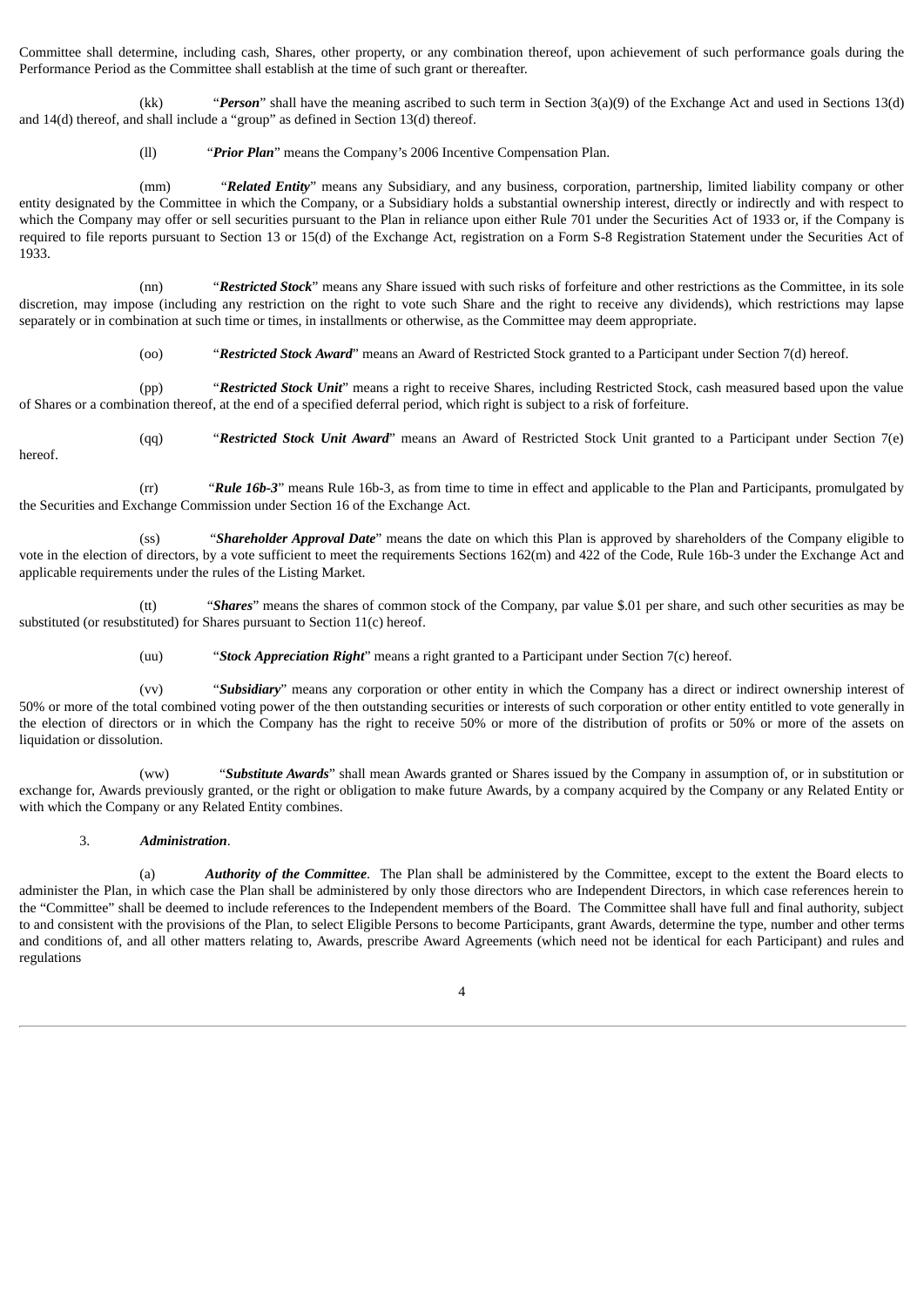for the administration of the Plan, construe and interpret the Plan and Award Agreements and correct defects, supply omissions or reconcile inconsistencies therein, and to make all other decisions and determinations as the Committee may deem necessary or advisable for the administration of the Plan. In exercising any discretion granted to the Committee under the Plan or pursuant to any Award, the Committee shall not be required to follow past practices, act in a manner consistent with past practices, or treat any Eligible Person or Participant in a manner consistent with the treatment of other Eligible Persons or Participants.

(b) *Manner of Exercise of Committee Authority*. The Committee, and not the Board, shall exercise sole and exclusive discretion (i) on any matter relating to a Participant then subject to Section 16 of the Exchange Act with respect to the Company to the extent necessary in order that transactions by such Participant shall be exempt under Rule 16b-3 under the Exchange Act, (ii) with respect to any Award that is intended to qualify as "performance-based compensation" under Section 162(m), to the extent necessary in order for such Award to so qualify; and (iii) with respect to any Award to an Independent Director. Any action of the Committee shall be final, conclusive and binding on all persons, including the Company, its Related Entities, Eligible Persons, Participants, Beneficiaries, transferees under Section 11(b) hereof or other persons claiming rights from or through a Participant, and shareholders. The express grant of any specific power to the Committee, and the taking of any action by the Committee, shall not be construed as limiting any power or authority of the Committee. The Committee may delegate to members of the Board, or officers or managers of the Company or any Related Entity, or committees thereof, the authority, subject to such terms and limitations as the Committee shall determine, to perform such functions, including administrative functions as the Committee may determine to the extent that such delegation will not result in the loss of an exemption under Rule 16b-3(d)(1) for Awards granted to Participants subject to Section 16 of the Exchange Act in respect of the Company and will not cause Awards intended to qualify as "performance-based compensation" under Code Section 162(m) to fail to so qualify. The Committee may appoint agents to assist it in administering the Plan.

(c) *Limitation of Liability*. The Committee and the Board, and each member thereof, shall be entitled to, in good faith, rely or act upon any report or other information furnished to him or her by any officer or Employee, the Company's independent auditors, Consultants or any other agents assisting in the administration of the Plan. Members of the Committee and the Board, and any officer or Employee acting at the direction or on behalf of the Committee or the Board, shall not be personally liable for any action or determination taken or made in good faith with respect to the Plan, and shall, to the extent permitted by law, be fully indemnified and protected by the Company with respect to any such action or determination.

#### 4. *Shares Subject to Plan*.

<span id="page-11-0"></span>(a) *Limitation on Overall Number of Shares Available for Delivery Under Plan*. Subject to adjustment as provided in Section 11(c) hereof, the aggregate number of Shares reserved and available for delivery under the Plan shall be equal to the sum of (i) 5,200,000 Shares plus (ii) the number of Shares available for issuance but not granted under the Prior Plan, and (iii) the number of Shares that are credited back to the maximum Share limitation under Section 4(c)(i) hereof. Shares issued in respect of any Full Value Award granted under the Plan shall be counted against the share limit as 1.9 Shares of stock for every one Share actually issued in connection with the such Full Value Award. Each Share issued in respect of Options and SARs shall be counted against the share limit as one Share. Any Shares delivered under the Plan may consist, in whole or in part, of authorized and unissued shares or treasury shares.

(b) *Application of Limitation to Grants of Award*. No Award may be granted if the number of Shares that would be counted against the Share limit in Section 4(a) hereof as a result of such an Award exceeds the number of Shares remaining available for Award under the Plan. The Committee may adopt reasonable counting procedures to ensure appropriate counting, avoid double counting (as, for example, in the case of tandem or substitute awards) and make adjustments if the number of Shares actually delivered differs from the number of Shares previously counted in connection with an Award.

#### (c) *Availability of Shares Not Delivered under Awards and Adjustments to Limits*.

(i) If any Shares subject to an Option or SAR granted under the Plan or the Prior Plan are forfeited or such Option or SAR is settled in cash or otherwise expires or terminates without the delivery of such Shares, the maximum Share limitation of Section 4(a) hereof shall be credited with one Share for each Share subject to such Option or SAR and such number of credited Shares may again be made available for Awards under the Plan, subject to Section 4(c)(iv) below. If any Shares subject to a Full Value Award granted under the Plan or the Prior Plan are forfeited or such Full Value Award is settled in cash or otherwise expires or terminates without the delivery of such Shares, the maximum share limitation of Section 4(a) hereof shall be credited with 1.9 Shares for each Share subject to such Full Value Award, and such number of credited Shares may again be made available for Awards under the Plan, subject to Section 4(c)(iv) below.

(ii) Awards that are settled or exercised through the payment of Shares shall be counted against the number of Shares available for award under the Plan in accordance with Section 4(a) hereof, regardless of the number of Shares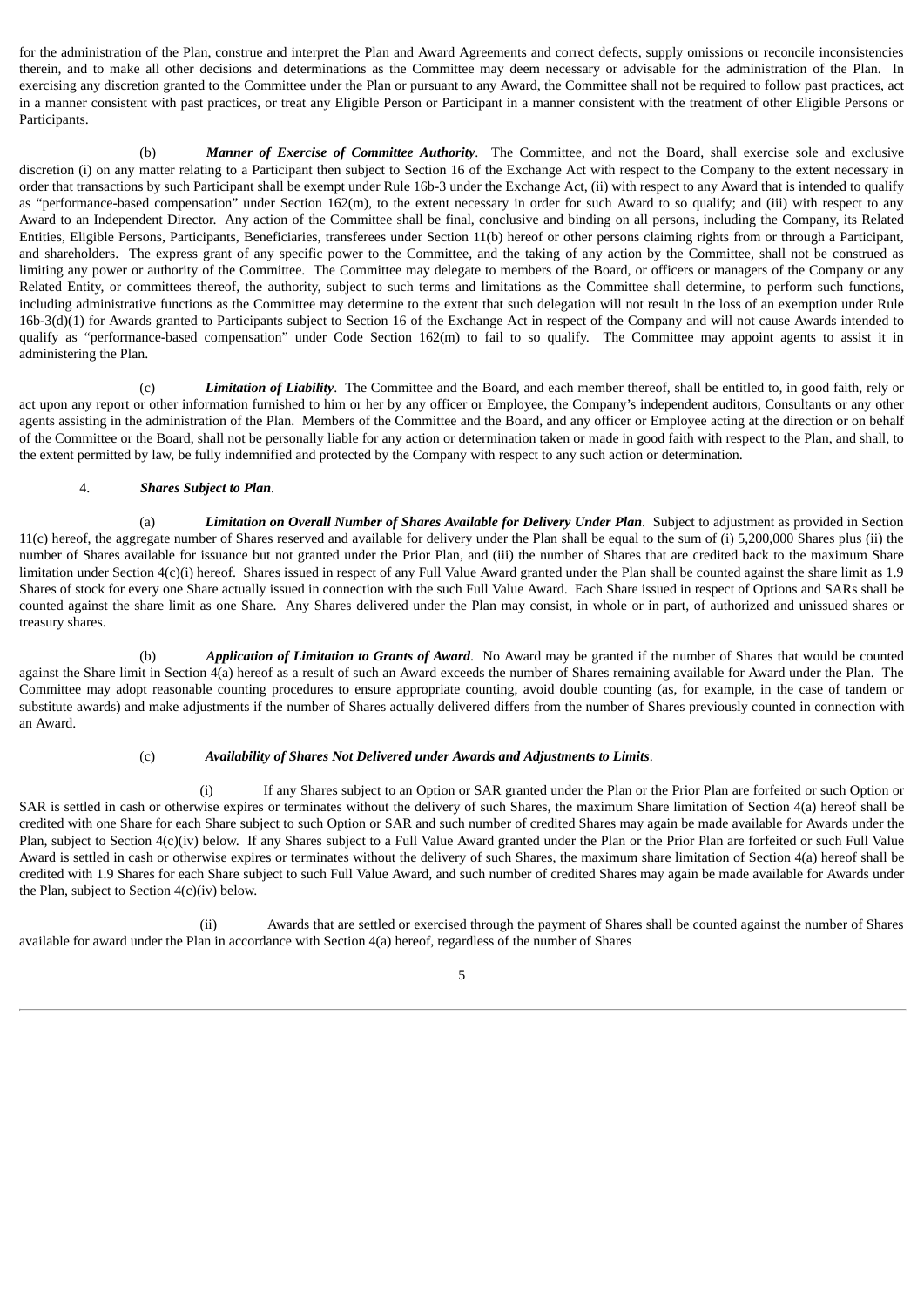actually issued upon settlement or exercise of any such Award. Awards that are settled in cash shall not be counted against the number of Shares available for Award under this Plan.

(iii) Substitute Awards shall not reduce the Shares authorized for grant under the Plan or authorized for grant to a Participant in any period. Additionally, in the event that a company acquired by the Company or any Related Entity or with which the Company or any Related Entity combines has shares available under a pre-existing plan approved by shareholders and not adopted in contemplation of such acquisition or combination, the shares available for delivery pursuant to the terms of such pre-existing plan (as adjusted, to the extent appropriate, using the exchange ratio or other adjustment or valuation ratio or formula used in such acquisition or combination to determine the consideration payable to the holders of common stock of the entities party to such acquisition or combination) may be used for Awards under the Plan and shall not reduce the Shares authorized for delivery under the Plan if and to the extent that the use of such Shares would not require approval of the Company's shareholders under the rules of the Listing Market. Awards using such available shares shall not be made after the date awards or grants could have been made under the terms of the pre-existing plan, absent the acquisition or combination, and shall only be made to individuals who were not Employees or Directors prior to such acquisition or combination.

(iv) Notwithstanding anything in this Section 4(c) to the contrary but subject to adjustment as provided in Section 11(c) hereof, the maximum aggregate number of Shares that may be delivered under the Plan as a result of the exercise of the Incentive Stock Options shall be 5,200,000 Shares. In no event shall any Incentive Stock Options be granted under the Plan after the tenth anniversary of the date on which the Board adopts the Plan.

(v) Notwithstanding anything in this Section 4 to the contrary, but subject to adjustment as provided in Section 11(c) hereof, in any fiscal year of the Company during any part of which the Plan is in effect, no Participant who is a Director but is not also an Employee or Consultant may be granted any Awards that have a "fair value" as of the date of grant, as determined in accordance with FASB ASC Topic 718 (or any other applicable accounting guidance), that exceed \$300,000 in the aggregate.

(d) *No Further Awards Under Prior Plan*. No further awards shall be made under the Prior Plan after July 31, 2016.

<span id="page-12-0"></span>5. *Eligibility; Per-Participant Limitations*. Awards may be granted under the Plan only to Eligible Persons. Subject to adjustment as provided in Section 11(c) of this Plan, in any fiscal year of the Company during any part of which the Plan is in effect, no Participant may be granted (i) Options and/or Stock Appreciation Rights with respect to more than 1,000,000 Shares or (ii) Performance Shares that are subject to Section 9 hereof, with respect to more than 1,000,000 Shares. In addition, the maximum dollar value payable to any one Participant with respect to Performance Units that are subject to Section 9 hereof is (x) \$3,000,000 with respect to any 12 month Performance Period (pro-rated for any Performance Period that is less than 12 months based upon the ratio of the number of days in the Performance Period as compared to 365), and (y) with respect to any Performance Period that is more than 12 months, \$3,000,000 multiplied by the number of full 12 months periods that are in the Performance Period.

<span id="page-12-1"></span>6. *Award Vesting Limitations*. Notwithstanding any other provision of the Plan to the contrary, but subject to Section 10 of the Plan, Awards granted under the Plan shall vest no earlier than the first anniversary of the date the Award is granted; provided, however, that, notwithstanding the foregoing, Awards that result in the issuance of an aggregate of up to 5% of the Shares available pursuant to Section 4(a) may be granted to any one or more Eligible Persons without respect to such minimum vesting provisions. Nothing in this Section 6 shall preclude the Committee from taking action, in its sole discretion, to accelerate the vesting of any Award in connection with or following a Participant's death, disability, termination of Continuous Service or the consummation of a Change in Control.

#### 7. *Specific Terms of Awards*.

<span id="page-12-2"></span>(a) *General*. Awards may be granted on the terms and conditions set forth in this Section 7. In addition, the Committee may impose on any Award or the exercise thereof, at the date of grant or thereafter (subject to Section 11(e)), such additional terms and conditions, not inconsistent with the provisions of the Plan, as the Committee shall determine, including terms requiring forfeiture of Awards in the event of termination of the Participant's Continuous Service and terms permitting a Participant to make elections relating to his or her Award. Except as otherwise expressly provided herein, the Committee shall retain full power and discretion to accelerate, waive or modify, at any time, any term or condition of an Award that is not mandatory under the Plan. Except in cases in which the Committee is authorized to require other forms of consideration under the Plan, or to the extent other forms of consideration must be paid to satisfy the requirements of Delaware law, no consideration other than services may be required for the grant (but not the exercise) of any Award.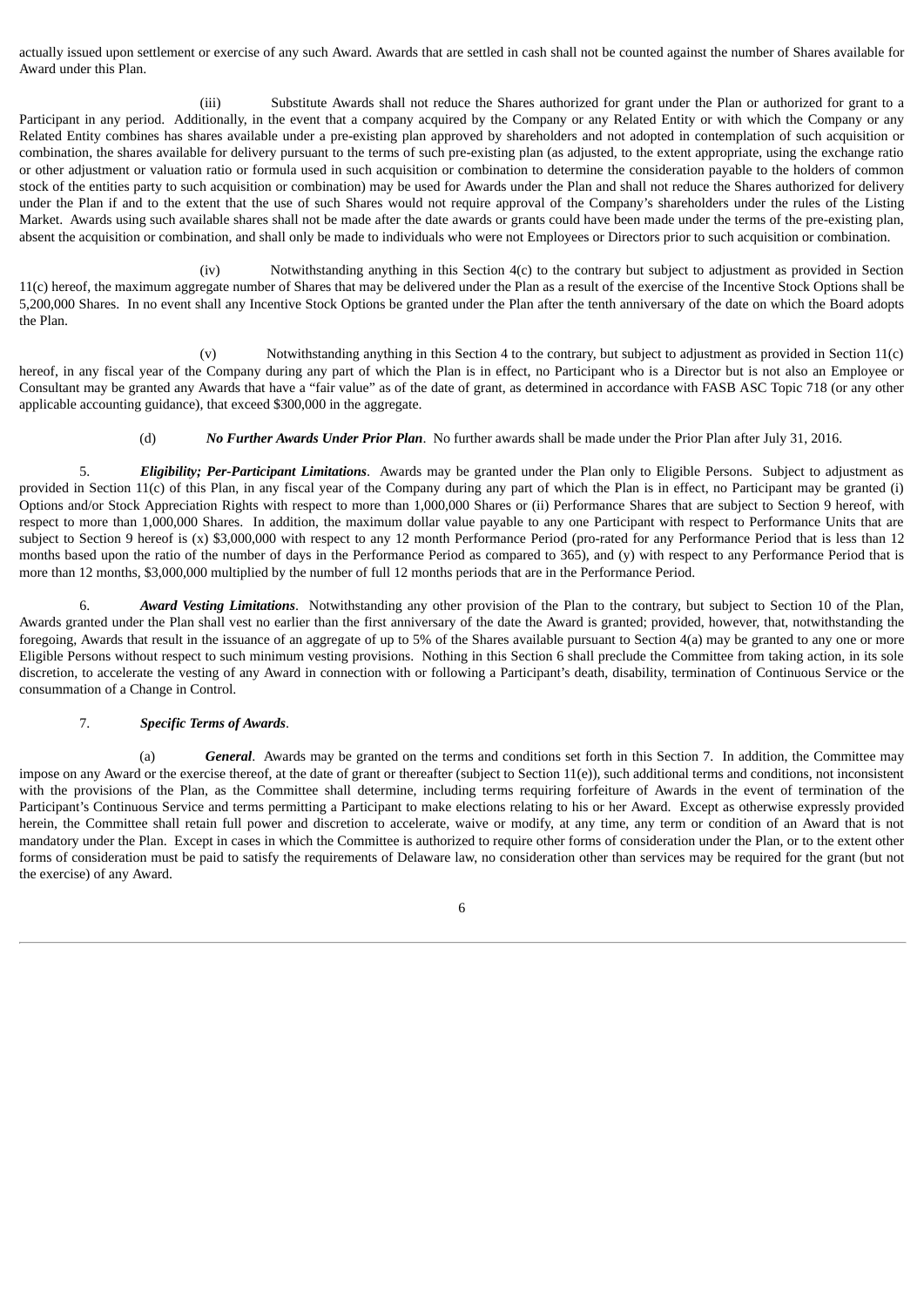(b) *Options*. The Committee is authorized to grant Options to any Eligible Person on the following terms and conditions:

(i) *Exercise Price*. Other than in connection with Substitute Awards, the exercise price per Share purchasable under an Option shall be determined by the Committee, provided that such exercise price shall not be less than 100% of the Fair Market Value of a Share on the date of grant of the Option and shall not, in any event, be less than the par value of a Share on the date of grant of the Option. If an Employee owns or is deemed to own (by reason of the attribution rules applicable under Section 424(d) of the Code) more than 10% of the combined voting power of all classes of stock of the Company (or any parent corporation or subsidiary corporation of the Company, as those terms are defined in Sections 424(e) and (f) of the Code, respectively) and an Incentive Stock Option is granted to such employee, the exercise price of such Incentive Stock Option (to the extent required by the Code at the time of grant) shall be no less than 110% of the Fair Market Value a Share on the date such Incentive Stock Option is granted. Other than pursuant to Section 11(c), (A) the terms of outstanding Options may not be amended to reduce the exercise price per Share of such Options, (B) an outstanding Option may not be cancelled, exchanged, substituted, bought out or surrendered in exchange for (i) cash or other Awards, in each case, having a Fair Market Value in excess of the amount by which the Fair Market Value of the Shares underlying such Option exceeds the aggregate exercise price of such Option or (ii) Options with an exercise price per Share that is less than the exercise price per Share of the original Option and (C) the Committee shall not be permitted to take any other action with respect to an Option that may be treated as a repricing, in each case, without approval of the Company's shareholders.

(ii) *Time and Method of Exercise*. Subject to the maximum term of any Option set forth in Section 7(b), the Committee shall determine the time or times at which or the circumstances under which an Option may be exercised in whole or in part (including based on achievement of performance goals and/or future service requirements), the method by which notice of exercise is to be given and the form of exercise notice to be used, the time or times at which Options shall cease to be or become exercisable following termination of Continuous Service or upon other conditions, the methods by which the exercise price may be paid or deemed to be paid (including in the discretion of the Committee a cashless exercise procedure), the form of such payment, including, without limitation, cash, Shares (including without limitation the withholding of Shares otherwise deliverable pursuant to the Award), other Awards or Awards granted under other plans of the Company or a Related Entity, or other property (including notes or other contractual obligations of Participants to make payment on a deferred basis provided that such deferred payments are not in violation of Section 13(k) of the Exchange Act, or any rule or regulation adopted thereunder or any other applicable law), and the methods by or forms in which Shares will be delivered or deemed to be delivered to Participants.

(iii) *Form of Settlement*. The Committee may, in its sole discretion, provide that the Shares to be issued upon exercise of an Option shall be in the form of Restricted Stock or other similar securities.

(iv) *Incentive Stock Options*. The terms of any Incentive Stock Option granted under the Plan shall comply in all respects with the provisions of Section 422 of the Code. Anything in the Plan to the contrary notwithstanding, no term of the Plan relating to Incentive Stock Options (including any Stock Appreciation Right issued in tandem therewith) shall be interpreted, amended or altered, nor shall any discretion or authority granted under the Plan be exercised, so as to disqualify either the Plan or any Incentive Stock Option under Section 422 of the Code, unless the Participant has first requested, or consents to, the change that will result in such disqualification. Thus, if and to the extent required to comply with Section 422 of the Code, Options granted as Incentive Stock Options shall be subject to the following special terms and conditions:

(A) the Option shall not be exercisable for more than ten years after the date such Incentive Stock Option is granted; provided, however, that if a Participant owns or is deemed to own (by reason of the attribution rules of Section 424(d) of the Code) more than 10% of the combined voting power of all classes of stock of the Company (or any parent corporation or subsidiary corporation of the Company, as those terms are defined in Sections 424(e) and (f) of the Code, respectively) and the Incentive Stock Option is granted to such Participant, the term of the Incentive Stock Option shall be (to the extent required by the Code at the time of the grant) for no more than five years from the date of grant; and

(B) the aggregate Fair Market Value (determined as of the date the Incentive Stock Option is granted) of the Shares with respect to which Incentive Stock Options granted under the Plan and all other option plans of the Company (and any parent corporation or subsidiary corporation of the Company, as those terms are defined in Sections 424(e) and (f) of the Code, respectively) that become exercisable for the first time by the Participant during any calendar year shall not (to the extent required by the Code at the time of the grant) exceed \$100,000; and

(C) if shares acquired by exercise of an Incentive Stock Option are disposed of within two years following the date the Incentive Stock Option is granted or one year following the transfer of such Shares to the Participant upon exercise, the Participant shall, promptly following such disposition, notify the Company in writing of the date and terms of such disposition and provide such other information regarding the disposition as the Committee may reasonably require.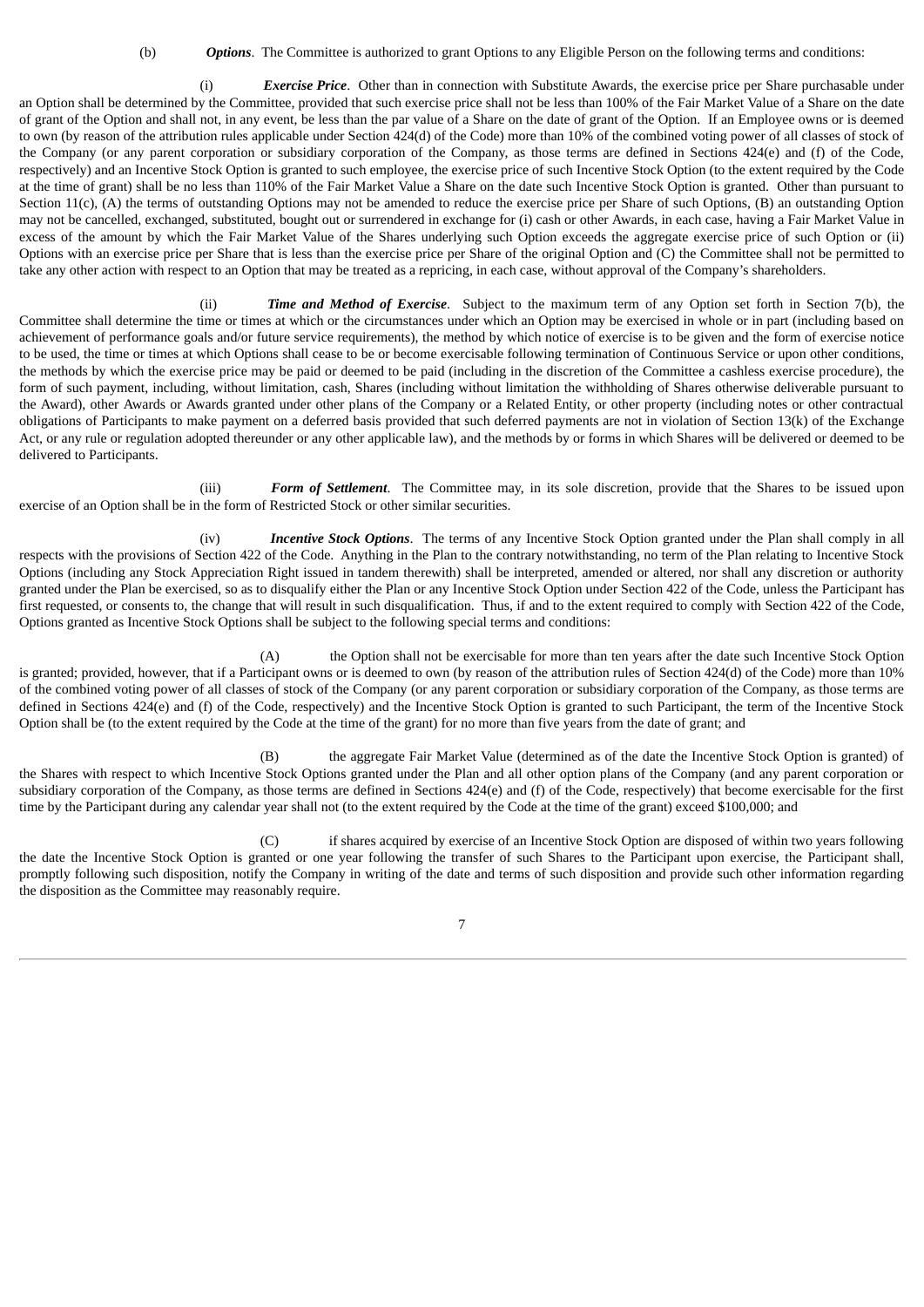(c) *Stock Appreciation Rights*. The Committee may grant Stock Appreciation Rights to any Eligible Person (a "Freestanding Stock Appreciation Right"), upon such terms and conditions as the Committee may establish in its sole discretion, not inconsistent with the provisions of the Plan, including the following:

(i) *Right to Payment*. A Stock Appreciation Right shall confer on the Participant to whom it is granted a right to receive, upon exercise thereof, the excess of (A) the Fair Market Value of one Share on the date of exercise over (B) the grant price of the Stock Appreciation Right as determined by the Committee. The grant price of a Stock Appreciation Right shall not be less than 100% of the Fair Market Value of a Share on the date of grant, in the case of a Freestanding Stock Appreciation Right, or less than the associated Option exercise price, in the case of a tandem Stock Appreciation Right. Other than pursuant to Section 11(c), (A) the terms of outstanding Stock Appreciation Rights may not be amended to reduce the grant price per Share of such Stock Appreciation Rights, (B) an outstanding Stock Appreciation Right may not be cancelled, exchanged, substituted, bought out or surrendered in exchange for (i) cash or other Awards, in each case, having a Fair Market Value in excess of the amount by which the Fair Market Value of the Shares underlying such Stock Appreciation Right exceeds the aggregate grant price of such Stock Appreciation Right or (ii) Stock Appreciation Rights with a grant price per Share that is less than the grant price per Share of the original Stock Appreciation Right and (C) the Committee shall not be permitted to take any other action with respect to a Stock Appreciation Right that may be treated as a repricing, in each case, without approval of the Company's shareholders.

(ii) *Other Terms*. Subject to the maximum term of any Stock Appreciation Right set forth in Section 7(c), the Committee shall determine at the date of grant or thereafter, the time or times at which and the circumstances under which a Stock Appreciation Right may be exercised in whole or in part (including based on achievement of performance goals and/or future service requirements), the time or times at which Stock Appreciation Rights shall cease to be or become exercisable following termination of Continuous Service or upon other conditions, the method of exercise, method of settlement, form of consideration payable in settlement, method by or forms in which Shares will be delivered or deemed to be delivered to Participants, whether or not a Stock Appreciation Right shall be in tandem or in combination with any other Award, and any other terms and conditions of any Stock Appreciation Right.

(d) *Restricted Stock Awards*. The Committee is authorized to grant Restricted Stock Awards to any Eligible Person on the following terms and conditions:

(i) *Grant and Restrictions*. Restricted Stock Awards shall be subject to such restrictions on transferability, risk of forfeiture and other restrictions, if any, as the Committee may impose, or as otherwise provided in this Plan, covering a period of time specified by the Committee (the "Restriction Period"). The terms of any Restricted Stock Award granted under the Plan shall be set forth in a written Award Agreement which shall contain provisions determined by the Committee and not inconsistent with the Plan. The restrictions may lapse separately or in combination at such times, under such circumstances (including based on achievement of performance goals and/or future service requirements), in such installments or otherwise, as the Committee may determine at the date of grant or thereafter. Except to the extent restricted under the terms of the Plan and any Award Agreement relating to a Restricted Stock Award, a Participant granted Restricted Stock shall have all of the rights of a shareholder, including the right to vote the Restricted Stock and the right to receive dividends thereon (subject to any mandatory reinvestment or other requirement imposed by the Committee). During the period that the Restricted Stock Award is subject to a risk of forfeiture, subject to Section 11(b) below and except as otherwise provided in the Award Agreement, the Restricted Stock may not be sold, transferred, pledged, hypothecated, margined or otherwise encumbered by the Participant or Beneficiary.

(ii) *Forfeiture*. Except as otherwise determined by the Committee, upon termination of a Participant's Continuous Service during the applicable Restriction Period, the Participant's Restricted Stock that is at that time subject to a risk of forfeiture that has not lapsed or otherwise been satisfied shall be forfeited and reacquired by the Company; provided that, subject to the limitations set forth in Section 6 hereof, the Committee may provide, by resolution or other action or in any Award Agreement, or may determine in any individual case, that forfeiture conditions relating to Restricted Stock Awards shall be waived in whole or in part in the event of terminations resulting from specified causes, and subject to the limitations in Section 6 hereof, the Committee may in other cases waive in whole or in part the forfeiture of Restricted Stock.

(iii) *Certificates for Stock*. Restricted Stock granted under the Plan may be evidenced in such manner as the Committee shall determine. If certificates representing Restricted Stock are registered in the name of the Participant, the Committee may require that such certificates bear an appropriate legend referring to the terms, conditions and restrictions applicable to such Restricted Stock, that the Company retain physical possession of the certificates, and that the Participant deliver a stock power to the Company, endorsed in blank, relating to the Restricted Stock.

(iv) *Dividends and Splits*. As a condition to the grant of a Restricted Stock Award, the Committee may require or permit a Participant to elect that any cash dividends paid on a Share of Restricted Stock be automatically reinvested in additional Shares of Restricted Stock or applied to the purchase of additional Awards under the Plan, or except as otherwise provided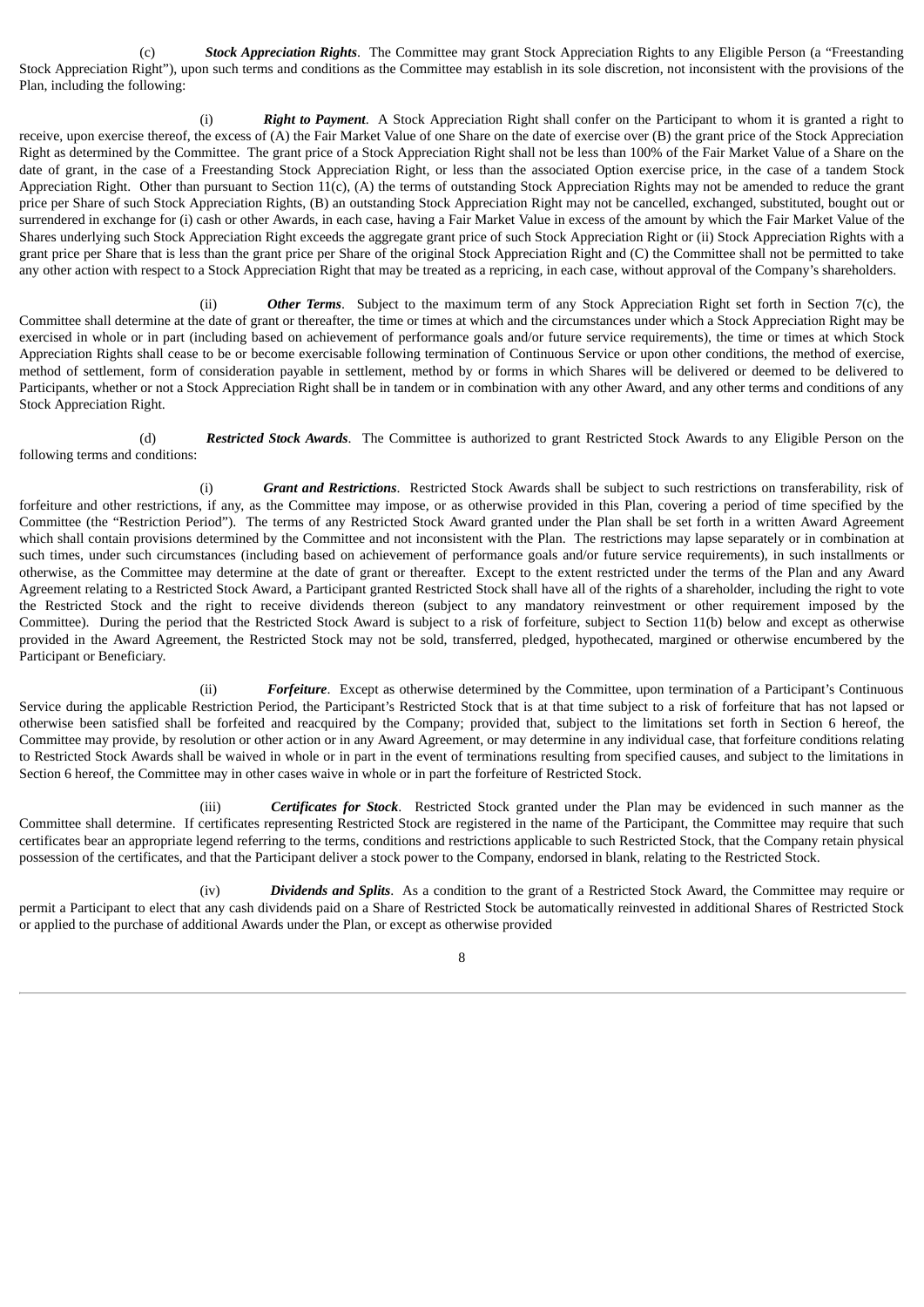in the last sentence of Section 7(h) hereof, may require that payment be delayed (with or without interest at such rate, if any, as the Committee shall determine) and remain subject to restrictions and a risk of forfeiture to the same extent as the Restricted Stock with respect to which such cash dividend is payable, in each case in a manner that does not violate the requirements of Section 409A of the Code. Unless otherwise determined by the Committee, Shares distributed in connection with a stock split or stock dividend, and other property distributed as a dividend, shall be subject to restrictions and a risk of forfeiture to the same extent as the Restricted Stock with respect to which such Shares or other property have been distributed.

(e) *Deferred Award*. The Committee is authorized to grant "Deferred Awards," which include Deferred Stock and Restricted Stock Unit Awards, to any Eligible Person on the following terms and conditions.

(i) *Award and Restrictions*. Satisfaction of a Deferred Award shall occur upon expiration of the deferral period specified for such Deferred Award by the Committee (or, if permitted by the Committee, as elected by the Participant in a manner that does not violate the requirements of Section 409A of the Code). In addition, a Restricted Stock Unit Award shall be subject to such restrictions (which may include a risk of forfeiture) as the Committee may impose, if any, which restrictions may lapse at the expiration of the deferral period or at earlier specified times (including based on achievement of performance goals and/or future service requirements), separately or in combination, in installments or otherwise, as the Committee may determine. A Deferred Award may be satisfied by delivery of Shares, cash equal to the Fair Market Value of the specified number of Shares covered by the Deferred Award, or a combination thereof, as determined by the Committee at the date of grant or thereafter. Prior to satisfaction of a Deferred Award, a Deferred Award carries no voting or dividend or other rights associated with Share ownership. Prior to satisfaction of a Deferred Award, except as otherwise provided in an Award Agreement and as permitted under Section 409A of the Code, a Deferred Award may not be sold, transferred, pledged, hypothecated, margined or otherwise encumbered by the Participant or any Beneficiary.

(ii) *Forfeiture*. Except as otherwise determined by the Committee, upon termination of a Participant's Continuous Service during the applicable deferral period or portion thereof to which forfeiture conditions apply (as provided in the Award Agreement evidencing the Restricted Stock Unit Award), the Participant's Restricted Stock Unit Award that is at that time subject to a risk of forfeiture that has not lapsed or otherwise been satisfied shall be forfeited; provided that, subject to the limitations set forth in Section 7 hereof, the Committee may provide, by resolution or other action or in any Award Agreement, or may determine in any individual case, that forfeiture conditions relating to a Restricted Stock Unit Award shall be waived in whole or in part in the event of terminations resulting from specified causes, and, subject to the limitations in Section 6 hereof, the Committee may in other cases waive in whole or in part the forfeiture of any Restricted Stock Unit Award.

(iii) *Dividend Equivalents*. Unless otherwise determined by the Committee at the date of grant, and except as otherwise provided in the last sentence of Section 7(h) hereof, any Dividend Equivalents that are granted with respect to any Deferred Award shall be either (A) paid with respect to such Deferred Award at the dividend payment date in cash or in Shares of unrestricted stock having a Fair Market Value equal to the amount of such dividends, or (B) deferred with respect to such Deferred Award and the amount or value thereof automatically deemed reinvested in additional Deferred Award, other Awards or other investment vehicles, as the Committee shall determine or permit the Participant to elect. The applicable Award Agreement shall specify whether any Dividend Equivalents shall be paid at the dividend payment date, deferred or deferred at the election of the Participant. If the Participant may elect to defer the Dividend Equivalents, such election shall be made within 30 days after the grant date of the Deferred Award, but in no event later than 12 months before the first date on which any portion of such Deferred Award vests (or at such other times prescribed by the Committee as shall not result in a violation of Section 409A of the Code).

(f) *Bonus Stock and Awards in Lieu of Obligations*. The Committee is authorized to grant Shares to any Eligible Persons as a bonus, or to grant Shares or other Awards in lieu of obligations to pay cash or deliver other property under the Plan or under other plans or compensatory arrangements, provided that, in the case of Eligible Persons subject to Section 16 of the Exchange Act, the amount of such grants remains within the discretion of the Committee to the extent necessary to ensure that acquisitions of Shares or other Awards are exempt from liability under Section 16(b) of the Exchange Act. Shares or Awards granted hereunder shall be subject to such other terms as shall be determined by the Committee.

(g) *Dividend Equivalents*. The Committee is authorized to grant Dividend Equivalents to any Eligible Person entitling the Eligible Person to receive cash, Shares, other Awards, or other property equal in value to the dividends paid with respect to a specified number of Shares, or other periodic payments. Dividend Equivalents may be awarded on a free-standing basis or in connection with another Award. Except as otherwise provided in the last sentence of Section 7(h) hereof, the Committee may provide that Dividend Equivalents shall be paid or distributed when accrued or at some later date, or whether such Dividend Equivalents shall be deemed to have been reinvested in additional Shares, Awards, or other investment vehicles, and subject to such restrictions on transferability and risks of forfeiture, as the Committee may specify. Any such determination by the Committee shall be made at the grant date of the applicable Award. Notwithstanding the foregoing, Dividend Equivalents credited in connection with an Award that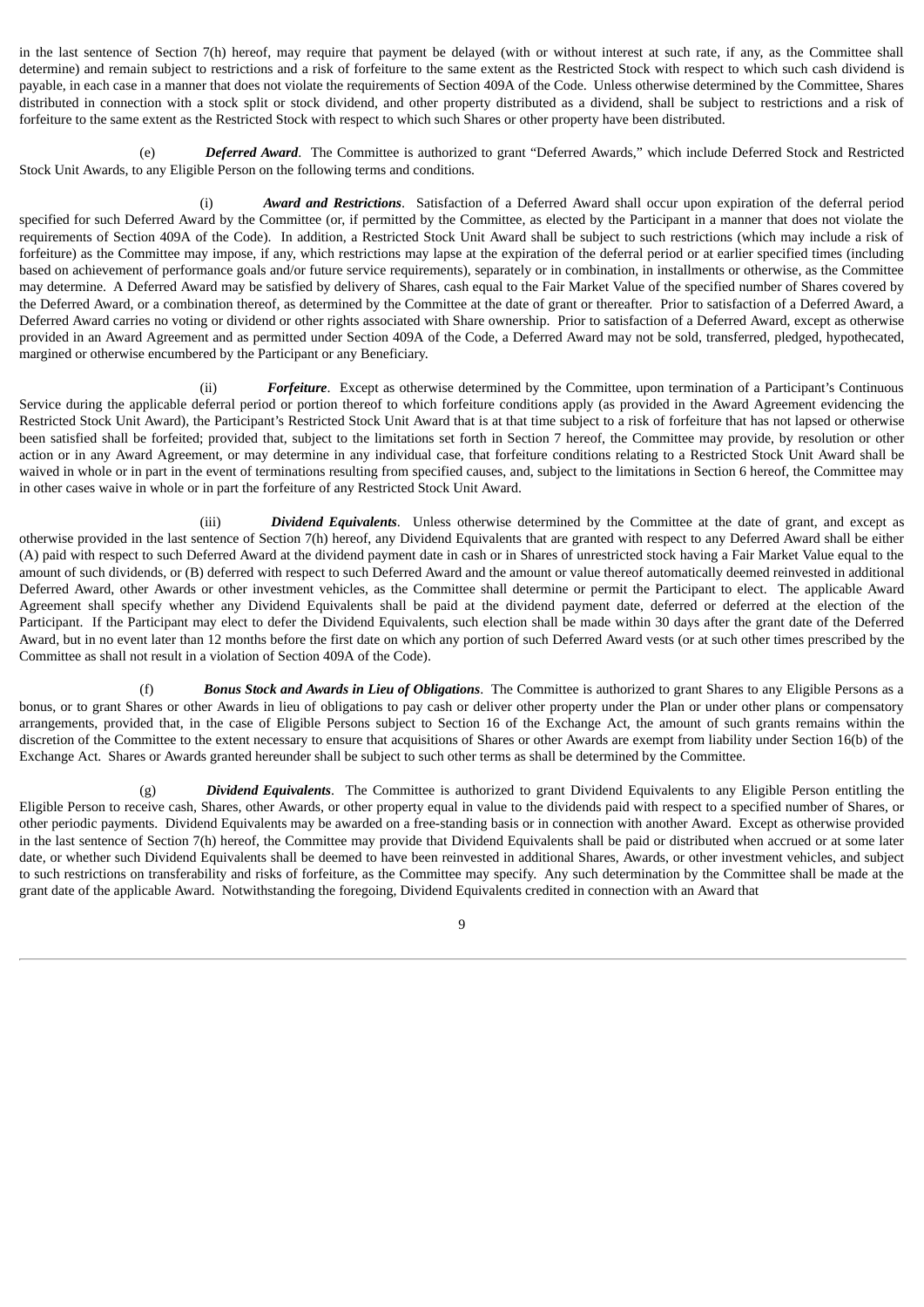vests based on the achievement of performance goals shall be subject to restrictions and risk of forfeiture to the same extent as the Award with respect to which such Dividend Equivalents have been credited.

(h) *Performance Awards*. The Committee is authorized to grant Performance Awards to any Eligible Person payable in cash, Shares, or other Awards, on terms and conditions established by the Committee, subject to the provisions of Section 9 if and to the extent that the Committee shall, in its sole discretion, determine that an Award shall be subject to those provisions. The performance criteria to be achieved during any Performance Period and the length of the Performance Period shall be determined by the Committee upon the grant of each Performance Award. Except as provided in Section 10 or as may be provided in an Award Agreement, Performance Awards will be distributed only after the end of the relevant Performance Period. The performance goals to be achieved for each Performance Period shall be conclusively determined by the Committee and may be based upon the criteria set forth in Section 9(b), or in the case of an Award that the Committee determines shall not be subject to Section 9 hereof, any other criteria that the Committee, in its sole discretion, shall determine should be used for that purpose. The amount of the Award to be distributed shall be conclusively determined by the Committee. Performance Awards may be paid in a lump sum or in installments following the close of the Performance Period or, in accordance with procedures established by the Committee, on a deferred basis in a manner that does not violate the requirements of Section 409A of the Code.

(i) *Other Stock-Based Awards*. The Committee is authorized, subject to limitations under applicable law, to grant to any Eligible Person such other Awards that may be denominated or payable in, valued in whole or in part by reference to, or otherwise based on, or related to, Shares, as deemed by the Committee to be consistent with the purposes of the Plan. Other Stock-Based Awards may be granted to Participants either alone or in addition to other Awards granted under the Plan, and such Other Stock-Based Awards shall also be available as a form of payment in the settlement of other Awards granted under the Plan. Except as otherwise provided in the last sentence of Section 7(h) hereof, the Committee shall determine the terms and conditions of such Awards. Shares delivered pursuant to an Award in the nature of a purchase right granted under this Section 7(i) shall be purchased for such consideration, (including without limitation loans from the Company or a Related Entity provided that such loans are not in violation of the Sarbanes Oxley Act of 2002, or any rule or regulation adopted thereunder or any other applicable law) paid for at such times, by such methods, and in such forms, including, without limitation, cash, Shares, other Awards or other property, as the Committee shall determine.

#### 8. *Certain Provisions Applicable to Awards*.

<span id="page-16-0"></span>(a) *Stand-Alone, Additional, Tandem, and Substitute Awards*. Awards granted under the Plan may, in the discretion of the Committee, be granted either alone or in addition to, in tandem with, or in substitution or exchange for, any other Award or any award granted under another plan of the Company, any Related Entity, or any business entity to be acquired by the Company or a Related Entity, or any other right of a Participant to receive payment from the Company or any Related Entity. Such additional, tandem, and substitute or exchange Awards may be granted at any time. If an Award is granted in substitution or exchange for another Award or award, the Committee shall require the surrender of such other Award or award in consideration for the grant of the new Award. In addition, Awards may be granted in lieu of cash compensation, including in lieu of cash amounts payable under other plans of the Company or any Related Entity, in which the value of Stock subject to the Award is equivalent in value to the cash compensation (for example, Deferred Stock or Restricted Stock), or in which the exercise price, grant price or purchase price of the Award in the nature of a right that may be exercised is equal to the Fair Market Value of the underlying Shares minus the value of the cash compensation surrendered (for example, Options or Stock Appreciation Right granted with an exercise price or grant price "discounted" by the amount of the cash compensation surrendered), provided that any such determination to grant an Award in lieu of cash compensation must be made in a manner intended to be exempt from or comply with Section 409A of the Code.

(b) *Term of Awards*. The term of each Award shall be for such period as may be determined by the Committee; provided that in no event shall the term of any Option or Stock Appreciation Right exceed a period of ten years (or in the case of an Incentive Stock Option such shorter term as may be required under Section 422 of the Code).

(c) *Form and Timing of Payment Under Awards; Deferrals*. Subject to the terms of the Plan and any applicable Award Agreement, payments to be made by the Company or a Related Entity upon the exercise of an Option or other Award or settlement of an Award may be made in such forms as the Committee shall determine, including, without limitation, cash, Shares, other Awards or other property, and may be made in a single payment or transfer, in installments, or on a deferred basis, provided that any determination to pay in installments or on a deferred basis shall be made by the Committee at the date of grant. Any installment or deferral provided for in the preceding sentence shall, however, subject to the terms of the Plan, be subject to the Company's compliance with the provisions of the Sarbanes-Oxley Act of 2002, as amended, the rules and regulations adopted by the Securities and Exchange Commission thereunder, all applicable rules of the Listing Market and any other applicable law, and in a manner intended to be exempt from or otherwise satisfy the requirements of Section 409A of the Code. Any such settlement shall be at a value determined by the Committee in its sole discretion, which, without limitation, may in the case of an Option or Stock Appreciation Right be limited to the amount if any by which the Fair Market Value of a Share on the settlement date exceeds the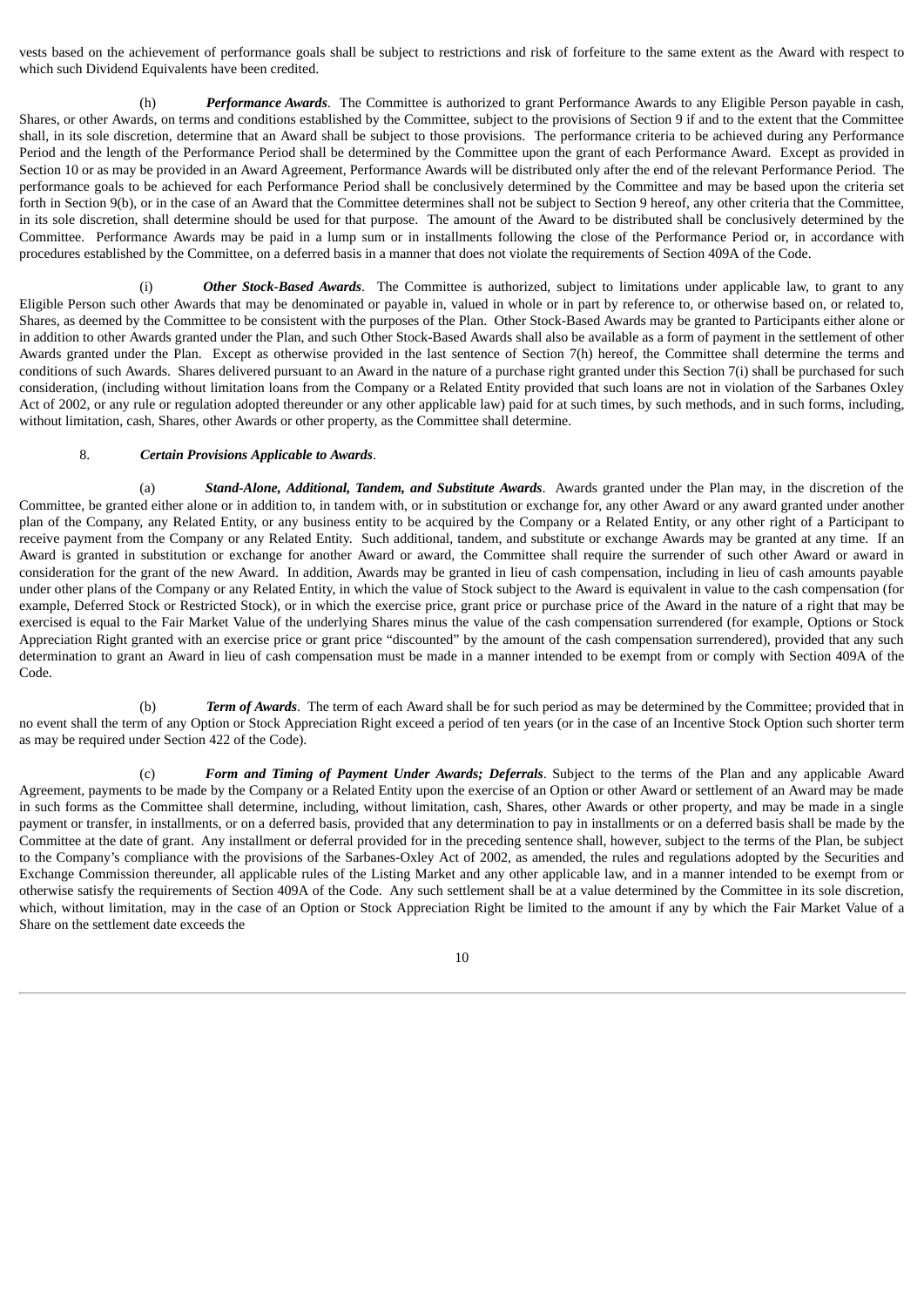exercise or grant price. Installment or deferred payments may be required by the Committee (subject to Section 11(e) of this Plan, including the consent provisions thereof in the case of any deferral of an outstanding Award not provided for in the original Award Agreement) or permitted at the election of the Participant on terms and conditions established by the Committee. Payments may include, without limitation, provisions for the payment or crediting of a reasonable interest rate on installment or deferred payments or the grant or crediting of Dividend Equivalents or other amounts in respect of installment or deferred payments denominated in Shares.

(d) *Exemptions from Section 16(b) Liability*. It is the intent of the Company that the grant of any Awards to or other transaction by a Participant who is subject to Section 16 of the Exchange Act shall be exempt from Section 16 pursuant to an applicable exemption (except for transactions acknowledged in writing to be non-exempt by such Participant). Accordingly, if any provision of this Plan or any Award Agreement does not comply with the requirements of Rule 16b-3 then applicable to any such transaction, such provision shall be construed or deemed amended to the extent necessary to conform to the applicable requirements of Rule 16b-3 so that such Participant shall avoid liability under Section 16(b).

(e) *Code Section 409A*. The following provisions shall apply to any Award that is or may potentially be subject to the requirements of Section 409A of the Code.

(i) The Award Agreement for any Award that the Committee reasonably determines to constitute a "non-qualified deferred compensation plan" under Section 409A of the Code (a "Section 409A Plan"), and the provisions of the Plan applicable to that Award, shall be construed in a manner consistent with, the applicable requirements of Section 409A of the Code, and the Committee, in its sole discretion and without the consent of any Participant, may amend any Award Agreement (and the provisions of the Plan applicable thereto) if and to the extent that the Committee determines that such amendment is necessary or appropriate to comply with the requirements of Section 409A of the Code.

(ii) If any Award constitutes a Section 409A Plan, then the Award shall be subject to the following additional requirements, if and to the extent required to comply with Section 409A of the Code:

(A) Payments under the Section 409A Plan may be made only upon (u) the Participant's "separation from service", (v) the date the Participant becomes "disabled", (w) the Participant's death,  $(x)$  a "specified time (or pursuant to a fixed schedule)" specified in the Award Agreement at the date of the deferral of such compensation, (y) a "change in the ownership or effective control of the corporation, or in the ownership of a substantial portion of the assets" of the Company, or (z) the occurrence of an "unforeseeable emergency";

(B) The time or schedule for any payment of the deferred compensation may not be accelerated, except to the extent provided in applicable Treasury Regulations or other applicable guidance issued by the Internal Revenue Service;

(C) Any elections with respect to the deferral of such compensation or the time and form of distribution of such deferred compensation shall comply with the requirements of Section 409A(a)(4) of the Code; and

(D) In the case of any Participant who is "specified employee", a distribution on account of a "separation from service" may not be made before the date which is six months after the date of the Participant's "separation from service" (or, if earlier, the date of the Participant's death).

For purposes of the foregoing, the terms in quotations shall have the same meanings as those terms have for purposes of Section 409A of the Code, and the limitations set forth herein shall be applied in such manner (and only to the extent) as shall be necessary to comply with any requirements of Section 409A of the Code that are applicable to the Award.

(iii) Notwithstanding the foregoing, or any provision of this Plan or any Award Agreement, the Company does not make any representation to any Participant or Beneficiary that any Awards made pursuant to this Plan are exempt from, or satisfy, the requirements of Section 409A of the Code, and the Company shall have no liability or other obligation to indemnify or hold harmless the Participant or any Beneficiary for any tax, additional tax, interest or penalties that the Participant or any Beneficiary may incur in the event that any provision of this Plan, or any Award Agreement, or any amendment or modification thereof, or any other action taken with respect thereto, is deemed to violate any of the requirements of Section 409A of the Code.

(f) *Clawback of Certain Compensation and Benefits*.

(i) The Company may (A) cause the cancellation of any Award, (B) require reimbursement of any Award by a Participant or Beneficiary, and (C) effect any other right of recoupment of equity or other compensation provided under this Plan or otherwise in accordance with any Company policies that currently exist or that may from time to time be adopted or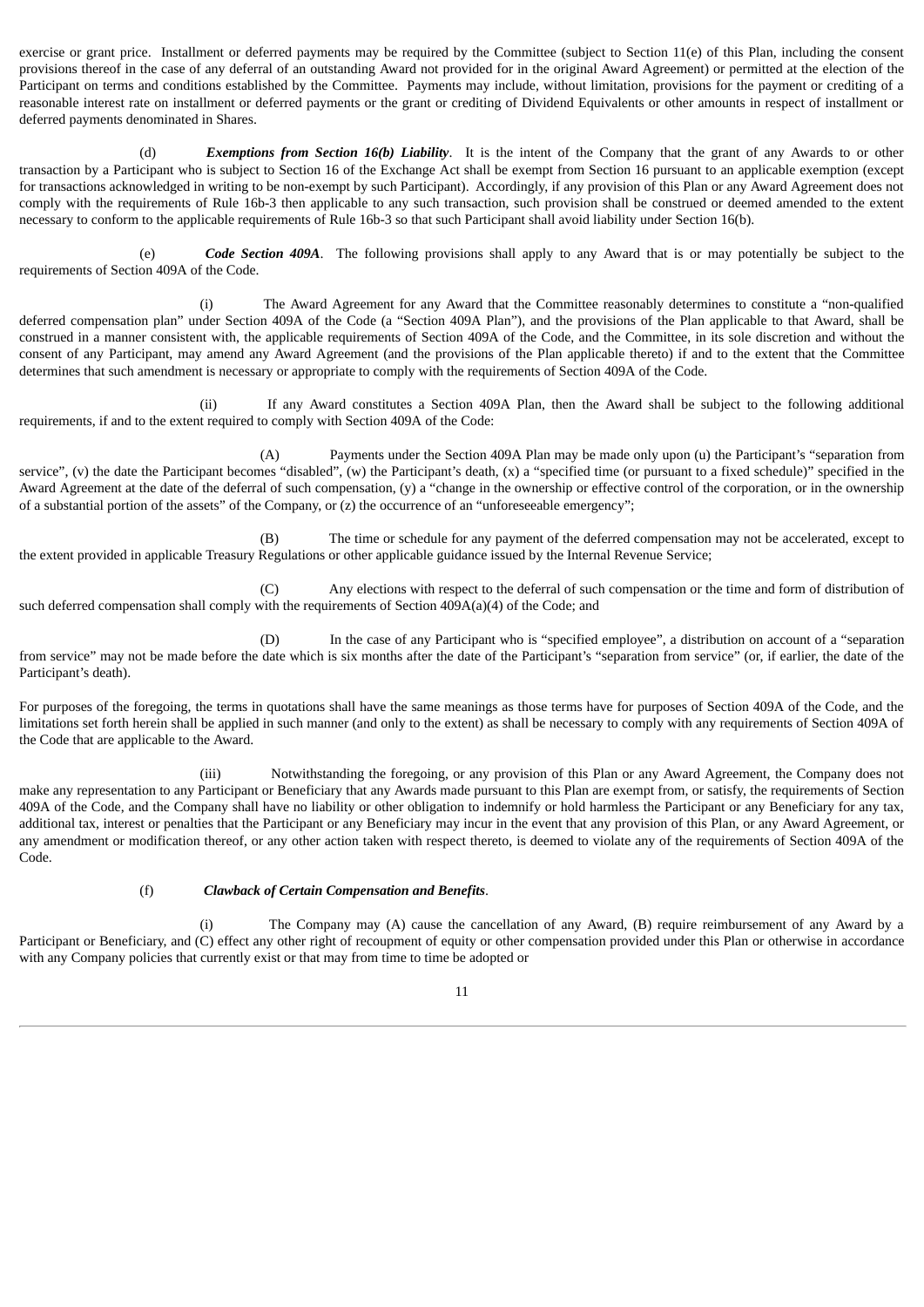modified in the future by the Company and/or applicable law (each, a "Clawback Policy"). In addition, a Participant may be required to repay to the Company certain previously paid compensation, whether provided under this Plan or an Award Agreement or otherwise, in accordance with any Clawback Policy. By accepting an Award, a Participant is also agreeing to be bound by any existing or future Clawback Policy adopted by the Company, or any amendments that may from time to time be made to the Clawback Policy in the future by the Company in its discretion (including without limitation any Clawback Policy adopted or amended to comply with applicable laws or stock exchange requirements) and is further agreeing that all of the Participant's Award Agreements (and/or awards issued under the Prior Plans) may be unilaterally amended by the Company, without the Participant's consent, to the extent that the Company in its discretion determines to be necessary or appropriate to comply with any Clawback Policy.

(ii) If the Participant, without the consent of the Company, while employed by or providing services to the Company or any Subsidiary or after termination of such employment or service, violates a non-competition, non-solicitation or non-disclosure covenant or agreement or otherwise engages in activity that is in conflict with or adverse to the interest of the Company or any Subsidiary, as determined by the Committee in its sole discretion, then (i) any outstanding, vested or unvested, earned or unearned portion of the Award may, at the Committee's discretion, be canceled and (ii) the Committee, in its discretion, may require the Participant or other person to whom any payment has been made or Shares or other property have been transferred in connection with the Award to forfeit and pay over to the Company, on demand, all or any portion of the gain (whether or not taxable) realized upon the exercise of any Option or Stock Appreciation Right and the value realized (whether or not taxable) on the vesting or payment of any other Award during the time period specified in the Award Agreement or otherwise specified by the Committee.

#### 9. *Code Section 162(m) Provisions*.

<span id="page-18-0"></span>(a) *Covered Employees*. The Committee, in its discretion, may determine at the time an Award is granted to an Eligible Person who is, or is likely to be, as of the end of the tax year in which the Company would claim a tax deduction in connection with such Award, a Covered Employee, that the provisions of this Section 9 shall be applicable to such Award.

(b) *Performance Criteria*. If an Award is subject to this Section 9, then the payment or distribution thereof or lapsing of restrictions thereon and the distribution of cash, Shares or other property pursuant thereto, as applicable, shall be contingent upon achievement of one or more objective performance goals. Performance goals shall be objective and shall otherwise meet the requirements of Section 162(m) of the Code and regulations thereunder including the requirement that the level or levels of performance targeted by the Committee result in the achievement of performance goals being "substantially uncertain." One or more of the following business criteria for the Company, on a consolidated basis, and/or for Related Entities, or for business or geographical units of the Company and/or a Related Entity (except with respect to the total shareholder return and earnings per share criteria), shall be used by the Committee in establishing performance goals for such Awards: (1) earnings per share; (2) revenues or margins; (3) cash flow; (4) operating margin; (5) return on net assets, investment, capital, or equity; (6) economic value added; (7) direct contribution; (8) net income; pretax earnings; earnings before interest and taxes; earnings before interest, taxes, depreciation and amortization; earnings after interest expense and before extraordinary or special items; operating income or income from operations; income before interest income or expense, unusual items and income taxes, local, state or federal and excluding budgeted and actual bonuses which might be paid under any ongoing bonus plans of the Company; (9) working capital; (10) management of fixed costs or variable costs; (11) identification or consummation of investment opportunities or completion of specified projects in accordance with corporate business plans, including strategic mergers, acquisitions or divestitures; (12) total shareholder return; (13) debt reduction; and/or (14) the Fair Market Value of a Share. Any of the above goals may be determined on an absolute or relative basis or as compared to the performance of a published or special index deemed applicable by the Committee including, but not limited to, the Standard & Poor's 500 Stock Index or a group of companies that are comparable to the Company. Except as otherwise specified by the Committee at the time the goals are set, the Committee shall exclude the impact of: (i) restructurings, discontinued operations, extraordinary items, and other unusual or non-recurring charges, (ii) an event either not directly related to the operations of the Company or not within the reasonable control of the Company's management, (iii) a change in accounting standards required by generally accepted accounting principles, or (iv) any other item or event specified by the Committee at the time the goals are set.

(c) *Performance Period; Timing For Establishing Performance Goals*. Achievement of performance goals in respect of such Performance Awards subject to this Section 9 shall be measured over a Performance Period no shorter than 12 months and no longer than 5 years, as specified by the Committee. Performance goals shall be established not later than 90 days after the beginning of any Performance Period applicable to Performance Awards, subject to this Section 9, or at such other date as may be required or permitted for "performance-based compensation" under Section 162(m) of the Code.

(d) *Adjustments*. The Committee may, in its discretion, reduce the amount of a settlement otherwise to be made in connection with Awards subject to this Section 9, but may not exercise discretion to increase any such amount payable to a Covered Employee in respect of an Award subject to this Section 9. The Committee shall specify the circumstances in which such Awards shall be paid or forfeited in the event of termination of Continuous Service by the Participant prior to the end of a Performance Period or settlement of Awards.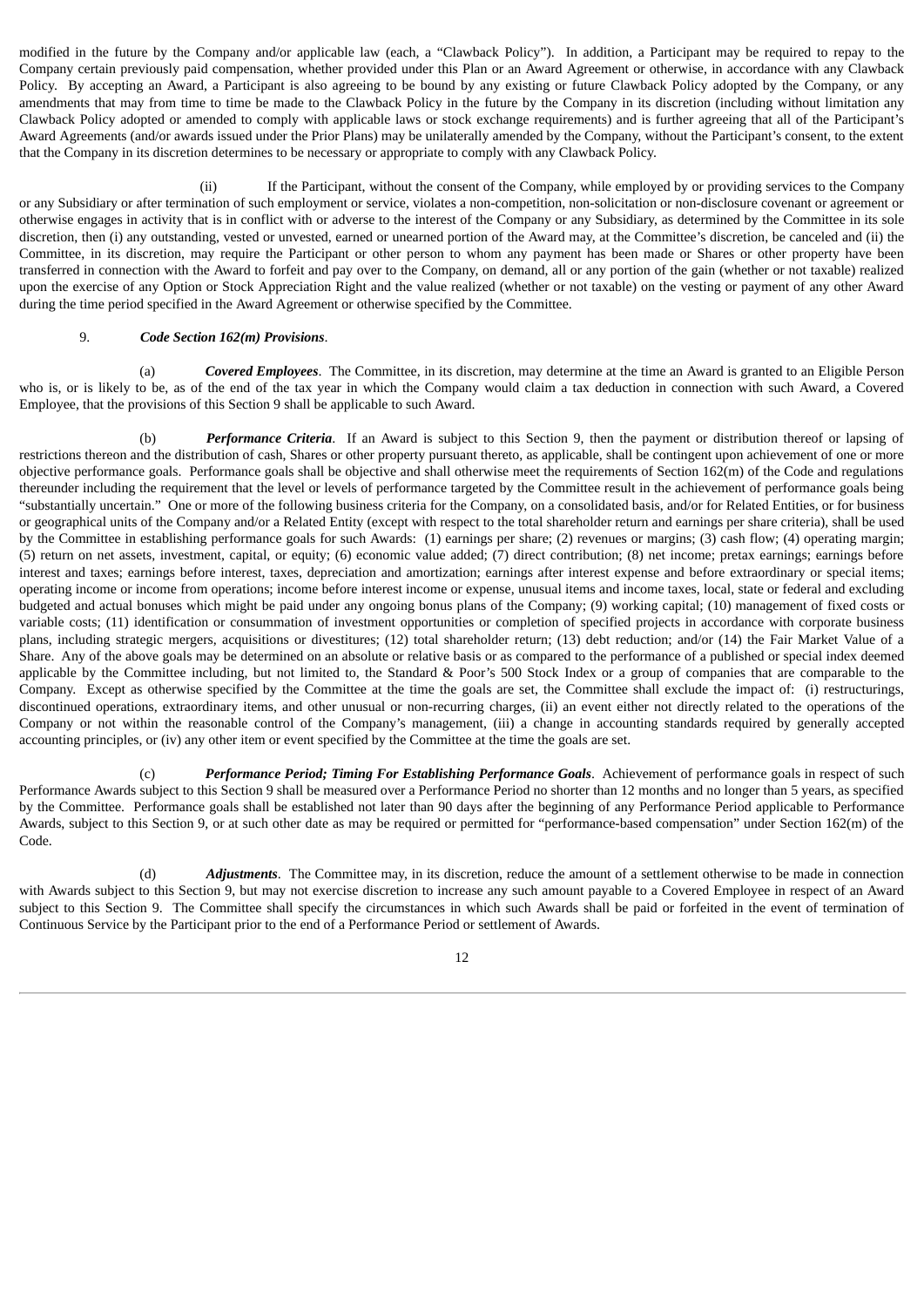(e) *Committee Certification*. No Participant shall receive any payment under the Plan that is subject to this Section 9 unless the Committee has certified, by resolution or other appropriate action in writing, that the performance criteria and any other material terms previously established by the Committee or set forth in the Plan, have been satisfied to the extent necessary to qualify as "performance based compensation" under Section 162(m) of the Code.

#### 10. *Change in Control*.

<span id="page-19-0"></span>(a) *Effect of "Change in Control"*. Unless otherwise provided in any employment or other agreement between the Participant and the Company or any Related Entity, or in any Award Agreement, or to the extent otherwise determined by the Committee in effect immediately preceding the Change in Control, in its sole discretion and without any requirement that each Participant be treated consistently, in the event of a Change in Control and within 6 months before or 18 months after the Change in Control, the Participant's Continuous Service is terminated by the Company or any Related Entity without Justifiable Cause or by the Participant for Good Reason, or there is a termination of Continuous Service because of the Participant's death or Disability, the following shall occur: (i) if the portion of the Participant's Award(s) or any award(s) that is substituted therefor that is subject only to timebased vesting has not previously been vested or paid to the Participant, then such portion shall immediately vest (in the case of any Award or substitute therefor that is subject to vesting) and any cash payable as a result of such vesting shall be paid to the Participant, as soon as practicable (but in no event more than 5 business days) after the later of the Change in Control or the termination of the Participant's Continuous Service; and (ii) if the portion of the Participant's Award(s) or any award(s) that is substituted therefor that is subject to performance-based vesting has not previously been vested or paid to the Participant, then the pro-rata portion for the time elapsed in the ongoing performance period(s) of the Award or substitute therefor, shall immediately vest and any cash payable as a result of such vesting shall be paid to the Participant, as soon as practicable (but in no event more than 5 business days) after the later of the Change in Control or the termination of the Participant's Continuous Service. Each Share that is received upon the exercise, vesting or settlement of an Award or substitute therefor that vests pursuant to this Section 10(b) shall be immediately redeemed by the Company (or its successor) for cash payable by the Company (or its successor) in an amount (the "Redemption Price Per Share") equal to, as applicable, (x) if the Shares have not been cancelled, exchanged or converted into other securities or property as a result of the Change in Control and are publicly-traded, the Fair Market Value of a Share on the date of the termination of the Participant's Continuous Service, or (y) if the Shares have been cancelled, exchanged or converted into other securities or property as a result of the Change in Control, the greater of (i) the fair market value per Share of the consideration received pursuant to the Change in Control by the holders of Shares on the date of the Change in Control and (ii) if the consideration received by the holders of Shares pursuant to the Change in Control consisted, in whole or in part, of other securities which are publicly traded, the sum of (A) the fair market value of the number of such securities received for each Share pursuant to the Change in Control on the date of the termination of the Participant's Continuous Service and (B) the fair market value of any other consideration received for each Share pursuant to the Change of Control. Each Option that vests pursuant to this Section 10(b) shall be immediately cancelled in exchange for cash payable by the Company for each Share subject to the cancelled Option equal to the amount, if any, by which the Redemption Price Per Share exceeds the exercise price per Share of the Option.

(b) *Definition of "Change in Control"*. Unless otherwise specified in any employment or other agreement for services between the Participant and the Company or any Subsidiary, or in an Award Agreement, a "Change in Control" shall mean the occurrence of any of the following:

(i) The acquisition by any Person of Beneficial Ownership (within the meaning of Rule 13d-3 promulgated under the Exchange Act) of more than fifty percent (50%) of either (A) the value of then outstanding equity securities of the Company (the "Outstanding Company Stock") or (B) the combined voting power of the then outstanding voting securities of the Company entitled to vote generally in the election of directors (the "Outstanding Company Voting Securities) (the foregoing Beneficial Ownership hereinafter being referred to as a "Controlling Interest"); provided, however, that for purposes of this Section 10(b), the following acquisitions shall not constitute or result in a Change in Control: (v) any acquisition directly from the Company; (w) any acquisition by the Company; (x) any acquisition by any Person that as of the Effective Date owns Beneficial Ownership of a Controlling Interest; (y) any acquisition by any employee benefit plan (or related trust) sponsored or maintained by the Company or any Subsidiary; or (z) any acquisition by any entity pursuant to a transaction which complies with clauses (1), (2) and (3) of subsection (iii) below; or

(ii) During any period of two (2) consecutive years (not including any period prior to the Effective Date) individuals who constitute the Board on the Effective Date (the "Incumbent Board") cease for any reason to constitute at least a majority of the Board; provided, however, that any individual becoming a director subsequent to the Effective Date whose election, or nomination for election by the Company's shareholders, was approved by a vote of at least a majority of the directors then comprising the Incumbent Board shall be considered as though such individual were a member of the Incumbent Board, but excluding, for this purpose, any such individual whose initial assumption of office occurs as a result of an actual or threatened election contest with respect to the election or removal of directors or other actual or threatened solicitation of proxies or consents by or on behalf of a Person other than the Board; or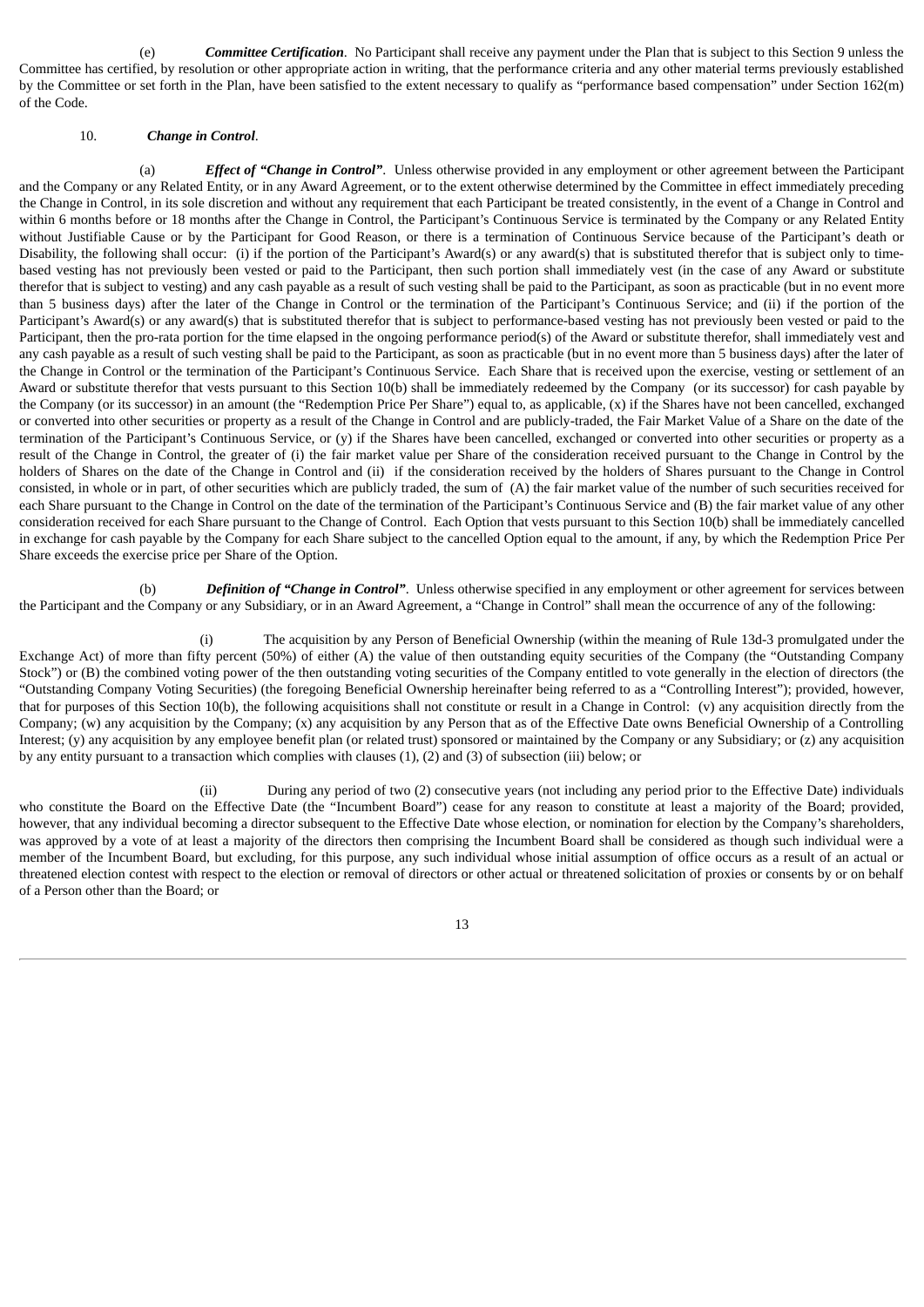(iii) Consummation of (A) a reorganization, merger, statutory share exchange or consolidation or similar transaction involving (x) the Company or (y) or any of its Subsidiaries, or (B) a sale or other disposition of all or substantially all of the assets of the Company, or the acquisition of assets or equity securities of another entity by the Company or any of its Subsidiaries (each an "Asset Sale"), in each case, unless, following such Business Combination, (1) all or substantially all of the individuals and entities who were the Beneficial Owners, respectively, of the Outstanding Company Stock and Outstanding Company Voting Securities immediately prior to such Business Combination beneficially own, directly or indirectly, more than fifty percent (50%) of the value of the then outstanding equity securities and the combined voting power of the then outstanding voting securities entitled to vote generally in the election of members of the board of directors (or comparable governing body of an entity that does not have such a board), as the case may be, of the entity resulting from such Business Combination (including, without limitation, an entity which as a result of such transaction owns the Company or all or substantially all of the Company's assets either directly or through one or more subsidiaries) in substantially the same proportions as their ownership, immediately prior to such Business Combination, of the Outstanding Company Stock and Outstanding Company Voting Securities, as the case may be (2) no Person (excluding any employee benefit plan (or related trust) of the Company or such entity resulting from such Business Combination or any Person that as of the Effective Date owns Beneficial Ownership of a Controlling Interest) beneficially owns, directly or indirectly, fifty percent (50%) or more of the value of the then outstanding equity securities of the entity resulting from such Business Combination or the combined voting power of the then outstanding voting securities of such entity resulting from such Business Combination except to the extent that such ownership existed prior to the Business Combination and (3) at least a majority of the members of the Board of Directors or other governing body of the entity resulting from such Business Combination were members of the Incumbent Board at the time of the execution of the initial agreement, or of the action of the Board, providing for such Business Combination; or

(iv) Approval by the shareholders of the Company of a complete liquidation or dissolution of the Company.

#### 11. *General Provisions*.

<span id="page-20-0"></span>(a) *Compliance With Legal and Other Requirements*. The Company may, to the extent deemed necessary or advisable by the Committee, postpone the issuance or delivery of Shares or payment of other benefits under any Award until completion of such registration or qualification of such Shares or other required action under any federal or state law, rule or regulation, listing or other required action with respect to the Listing Market, or compliance with any other obligation of the Company, as the Committee, may consider appropriate, and may require any Participant to make such representations, furnish such information and comply with or be subject to such other conditions as it may consider appropriate in connection with the issuance or delivery of Shares or payment of other benefits in compliance with applicable laws, rules, and regulations, listing requirements, or other obligations.

(b) *Limits on Transferability; Beneficiaries*. No Award or other right or interest granted under the Plan shall be pledged, hypothecated or otherwise encumbered or subject to any lien, obligation or liability of such Participant to any party, or assigned or transferred by such Participant otherwise than by will or the laws of descent and distribution or to a Beneficiary upon the death of a Participant, and such Awards or rights that may be exercisable shall be exercised during the lifetime of the Participant only by the Participant or his or her guardian or legal representative, except that Awards and other rights (other than Incentive Stock Options and Stock Appreciation Rights in tandem therewith) may be transferred to one or more Beneficiaries or other transferees during the lifetime of the Participant, and may be exercised by such transferees in accordance with the terms of such Award, but only if and to the extent such transfers are permitted by the Committee pursuant to the express terms of an Award Agreement (subject to any terms and conditions which the Committee may impose thereon), are by gift or pursuant to a domestic relations order, and are to a "Permitted Assignee" that is a permissible transferee under the applicable rules of the Securities and Exchange Commission for registration of shares of stock on a Form S-8 registration statement. For this purpose, a Permitted Assignee shall mean (i) the Participant's spouse, children or grandchildren (including any adopted and step children or grandchildren), parents, grandparents or siblings, (ii) a trust for the benefit of one or more of the Participant or the persons referred to in clause (i), (iii) a partnership, limited liability company or corporation in which the Participant or the persons referred to in clause (i) are the only partners, members or shareholders, or (iv) a foundation in which any person or entity designated in clauses (i), (ii) or (iii) above control the management of assets. A Beneficiary, transferee, or other person claiming any rights under the Plan from or through any Participant shall be subject to all terms and conditions of the Plan and any Award Agreement applicable to such Participant, except as otherwise determined by the Committee, and to any additional terms and conditions deemed necessary or appropriate by the Committee.

#### (c) *Adjustments*.

(i) *Adjustments to Awards*. In the event that any extraordinary dividend or other distribution (whether in the form of cash, Shares, or other property), recapitalization, forward or reverse split, reorganization, merger, consolidation, spin-off, combination, repurchase, share exchange, liquidation, dissolution or other similar corporate transaction or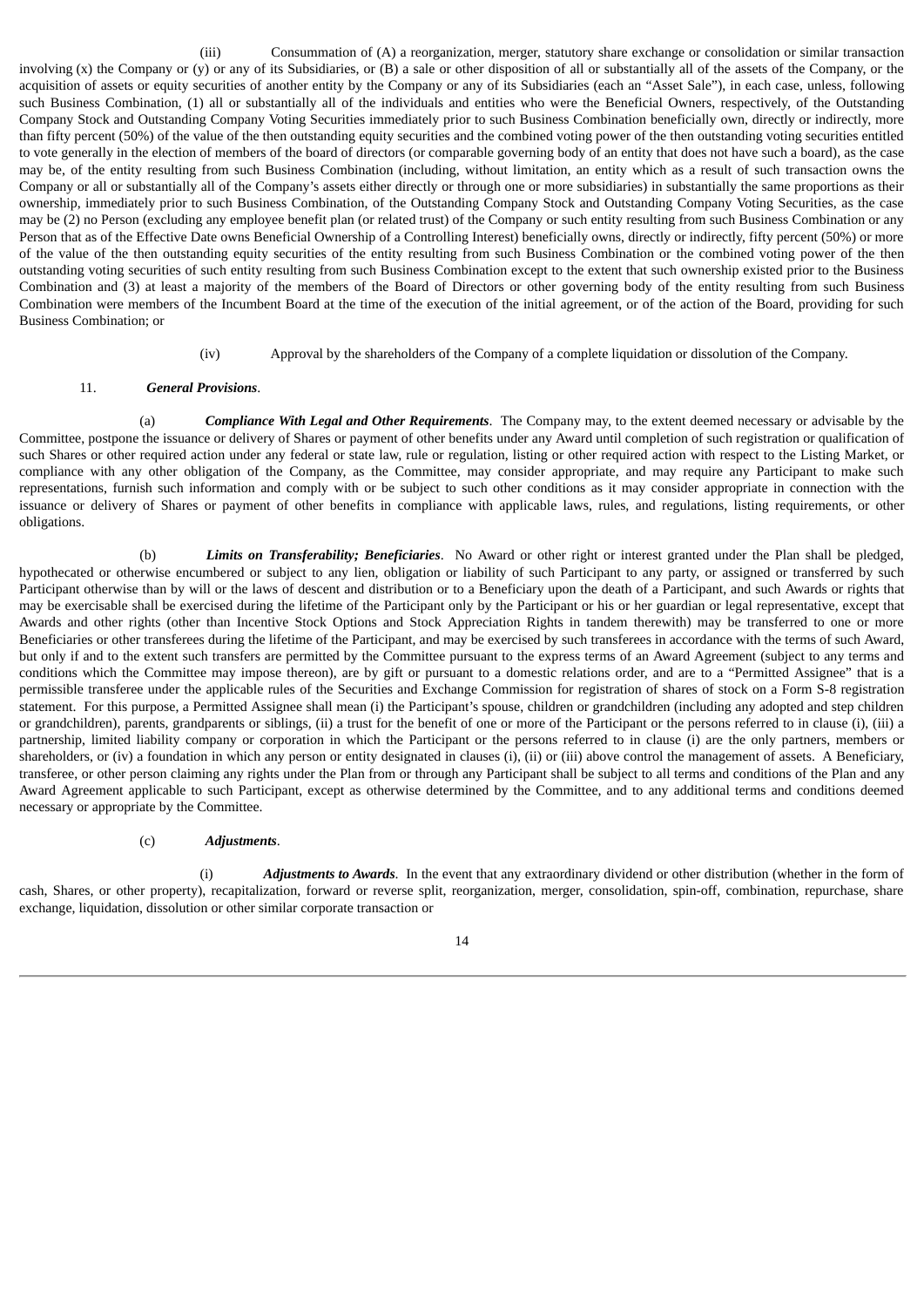event affects the Shares and/or such other securities of the Company or any other issuer, then the Committee shall, in such manner as it may deem appropriate and equitable, substitute, exchange or adjust any or all of (A) the number and kind of Shares which may be delivered in connection with Awards granted thereafter, (B) the number and kind of Shares by which annual per-person Award limitations are measured under Section 5 hereof, (C) the number and kind of Shares subject to or deliverable in respect of outstanding Awards, (D) the exercise price, grant price or purchase price relating to any Award and/or make provision for payment of cash or other property in respect of any outstanding Award, and (E) any other aspect of any Award that the Committee determines to be appropriate in order to prevent the reduction or enlargement of benefits under any Award. Notwithstanding the foregoing, in the case of any "equity restructuring" (within the meaning of Financial Accounting Standards Board Accounting Standards Codification Topic 718, Compensation - Stock Compensation, formerly known as Financial Accounting Standards Board Statement of Financial Accounting Standards No. 123 (revised 2004) or any other applicable accounting standard), the Committee shall make such adjustments to Awards on account of such equity restructuring as shall be necessary in order that the "fair value" of the adjusted Award immediately following the equity restructuring shall be equal to the "fair value" of the original Award immediately prior to the equity restructuring, based on the Share price and other pertinent factors on the effective date of the equity restructuring. For purposes of the preceding sentence, "fair value" shall be determined in accordance with the provisions of Financial Accounting Standards Board Accounting Standards Codification Topic 718, Compensation - Stock Compensation or any other applicable accounting standard.

#### (ii) *Adjustments in Case of Certain Transactions*.

(A) In the event of any merger, consolidation or other reorganization in which the Company does not survive, or in the event of any Change in Control (and subject to the provisions of Section 10 of this Plan relating to the vesting of Awards in the event of any Change in Control), any outstanding Awards may be dealt with in accordance with any of the following approaches, without the requirement of obtaining any consent or agreement of a Participant as such, as determined by the agreement effectuating the transaction or, if and to the extent not so determined, as determined by the Committee: (1) the continuation of the outstanding Awards by the Company, if the Company is a surviving entity, (2) the assumption or substitution for, as those terms are defined below, the outstanding Awards by the surviving entity or its parent or subsidiary, (3) full exercisability or vesting and accelerated expiration of the outstanding Awards, or (4) settlement of the value of the outstanding Awards in cash or cash equivalents or other property followed by cancellation of such Awards (which value, in the case of Options or Stock Appreciation Rights, shall be measured by the amount, if any, by which the Fair Market Value of a Share exceeds the exercise or grant price of the Option or Stock Appreciation Right as of the effective date of the transaction). The Committee shall give written notice of any proposed transaction referred to in this Section 11(c)(ii) a reasonable period of time prior to the closing date for such transaction (which notice may be given either before or after the approval of such transaction), in order that Participants may have a reasonable period of time prior to the closing date of such transaction within which to exercise any Awards that are then exercisable (including any Awards that may become exercisable upon the closing date of such transaction). A Participant may condition his exercise of any Awards upon the consummation of the transaction.

(B) For purposes of this Section 11(c)(ii), an Option, Stock Appreciation Right, Restricted Stock Award, Deferred Award or Other Stock-Based Award shall be considered assumed or substituted for if following the Change in Control the Award confers the right to purchase or receive, for each Share subject to the Option, Stock Appreciation Right, Restricted Stock Award, Deferred Award or Other Stock-Based Award immediately prior to the Change in Control, on substantially the same vesting and other terms and conditions as were applicable to the Award immediately prior to the Change in Control, the consideration (whether stock, cash or other securities or property) received in the transaction constituting a Change in Control by holders of Shares for each Share held on the effective date of such transaction (and if holders were offered a choice of consideration, the type of consideration chosen by the holders of a majority of the outstanding shares); provided, however, that if such consideration received in the transaction constituting a Change in Control is not solely common stock of the successor company or its parent or subsidiary, the Committee may, with the consent of the successor company or its parent or subsidiary, provide that the consideration to be received upon the exercise or vesting of an Option, Stock Appreciation Right, Restricted Stock Award, Deferred Award or Other Stock-Based Award, for each Share subject thereto, will be solely common stock of the successor company or its parent or subsidiary substantially equal in fair market value to the per share consideration received by holders of Shares in the transaction constituting a Change in Control. The determination of such substantial equality of value of consideration shall be made by the Committee in its sole discretion and its determination shall be conclusive and binding.

(iii) *Other Adjustments*. The Committee (and the Board if and only to the extent such authority is not required to be exercised by the Committee to comply with Section 162(m) of the Code) is authorized to make adjustments in the terms and conditions of, and the criteria included in, Awards (including Performance Awards, or performance goals relating thereto) in recognition of unusual or nonrecurring events (including, without limitation, acquisitions and dispositions of businesses and assets) affecting the Company, any Related Entity or any business unit, or the financial statements of the Company or any Related Entity, or in response to changes in applicable laws, regulations, accounting principles, tax rates and regulations or business conditions or in view of the Committee's assessment of the business strategy of the Company, any Related Entity or business unit thereof,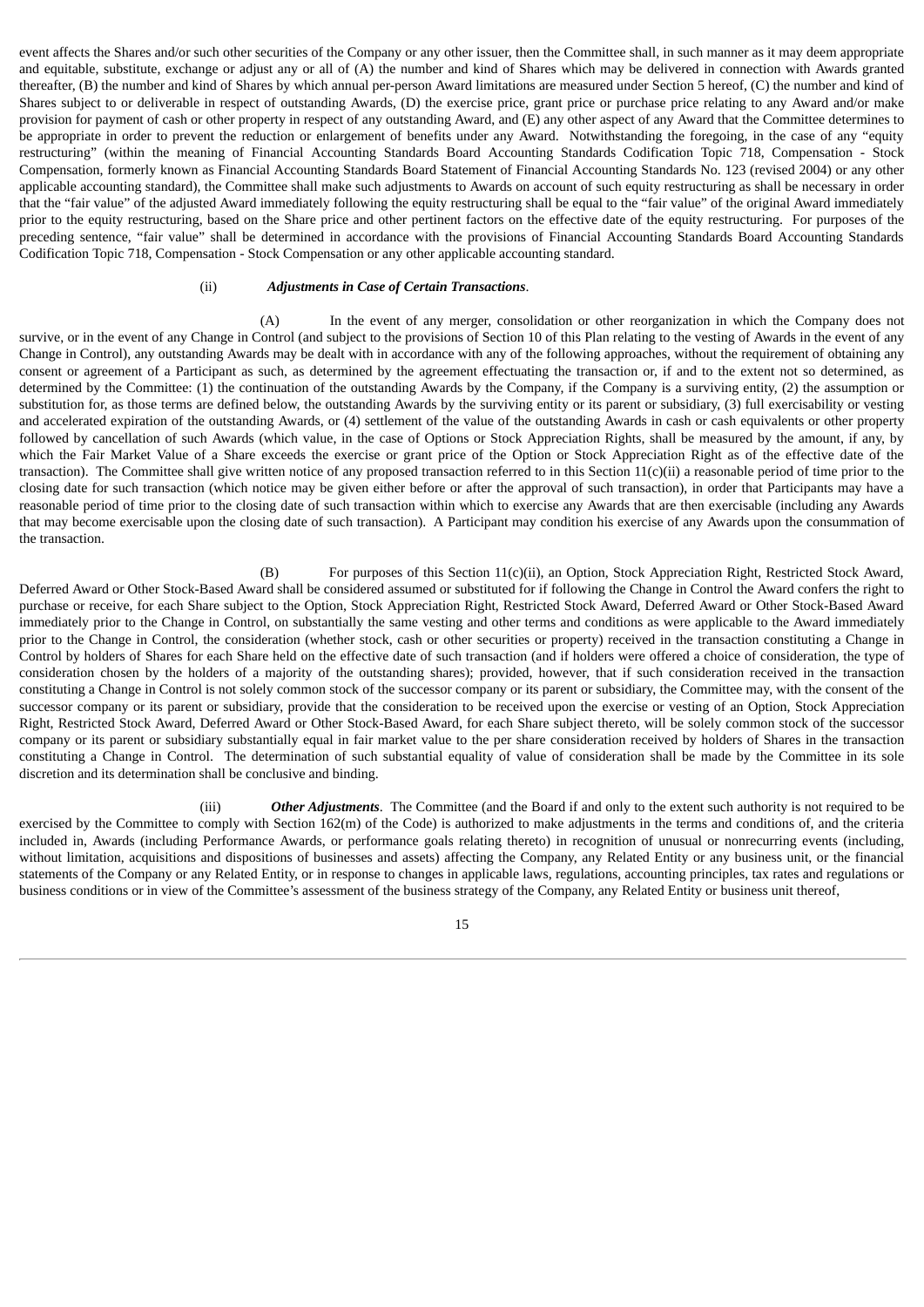performance of comparable organizations, economic and business conditions, personal performance of a Participant, and any other circumstances deemed relevant, provided that no such adjustment shall be authorized or made if and to the extent that such authority or the making of such adjustment would cause Options, Stock Appreciation Rights, Performance Awards granted pursuant to Section 9(b) hereof to Participants designated by the Committee as Covered Employees and intended to qualify as "performance-based compensation" under Code Section 162(m) and the regulations thereunder to otherwise fail to qualify as "performance-based compensation" under Code Section 162(m) and regulations thereunder.

(d) *Award Agreements*. Each Award Agreement shall either be (i) in writing in a form approved by the Committee and executed by the Company by an officer duly authorized to act on its behalf, or (ii) an electronic notice in a form approved by the Committee and recorded by the Company (or its designee) in an electronic recordkeeping system used for the purpose of tracking one or more types of Awards as the Committee may provide; in each case and if required by the Committee, the Award Agreement shall be executed or otherwise electronically accepted by the recipient of the Award in such form and manner as the Committee may require. The Committee may authorize any officer of the Company to execute any or all Award Agreements on behalf of the Company. The Award Agreement shall set forth the material terms and conditions of the Award as established by the Committee consistent with the provisions of the Plan.

(e) *Taxes*. The Company and any Related Entity are authorized to withhold from any Award granted, any payment relating to an Award under the Plan, including from a distribution of Shares, or any payroll or other payment to a Participant, amounts of withholding and other taxes due or potentially payable in connection with any transaction involving an Award, and to take such other action as the Committee may deem advisable to enable the Company or any Related Entity and Participants to satisfy obligations for the payment of withholding taxes and other tax obligations relating to any Award. This authority shall include authority to withhold or receive Shares or other property and to make cash payments equal in value to the Shares withheld or received from the Participant in satisfaction of a Participant's tax obligations, either on a mandatory or elective basis in the discretion of the Committee. The amount of withholding tax paid with respect to an Award by the withholding of Shares otherwise deliverable pursuant to the Award or by delivering Shares already owned shall not exceed the minimum statutory withholding required with respect to that Award.

(f) *Changes to the Plan and Awards*. The Board may amend, alter, suspend, discontinue or terminate the Plan, or the Committee's authority to grant Awards under the Plan, without the consent of shareholders or Participants, except that any amendment or alteration to the Plan shall be subject to the approval of the Company's shareholders not later than the annual meeting next following such Board action if such shareholder approval is required by any federal or state law or regulation (including, without limitation, Rule 16b-3 or Code Section 162(m)) or the rules of the Listing Market, and the Board may otherwise, in its discretion, determine to submit other such changes to the Plan to shareholders for approval; provided that, without the consent of an affected Participant, no such Board action may materially and adversely affect the rights of such Participant under any previously granted and outstanding Award. The Committee may waive any conditions or rights under, or amend, alter, suspend, discontinue or terminate any Award theretofore granted and any Award Agreement relating thereto, except as otherwise provided in the Plan; provided that, without the consent of an affected Participant, no such Committee or the Board action may materially and adversely affect the rights of such Participant under such Award.

(g) *Limitation on Rights Conferred Under Plan*. Neither the Plan nor any action taken hereunder or under any Award shall be construed as (i) giving any Eligible Person or Participant the right to continue as an Eligible Person or Participant or in the employ or service of the Company or a Related Entity; (ii) interfering in any way with the right of the Company or a Related Entity to terminate any Eligible Person's or Participant's Continuous Service at any time, (iii) giving an Eligible Person or Participant any claim to be granted any Award under the Plan or to be treated uniformly with other Participants and Employees, or (iv) conferring on a Participant any of the rights of a shareholder of the Company or any Related Entity including, without limitation, any right to receive dividends or distributions, any right to vote or act by written consent, any right to attend meetings of shareholders or any right to receive any information concerning the Company's or any Related Entity's business, financial condition, results of operation or prospects, unless and until such time as the Participant is duly issued Shares on the stock books of the Company or any Related Entity's in accordance with the terms of an Award. None of the Company, its officers or its directors shall have any fiduciary obligation to the Participant with respect to any Shares awarded pursuant to this Plan unless and until the Participant is duly issued Shares pursuant to the Award on the stock books of the Company in accordance with the terms of an Award. Neither the Company, nor any Related Entity, nor any of their respective officers, directors, representatives or agents are granting any rights under the Plan to the Participant whatsoever, oral or written, express or implied, other than those rights expressly set forth in this Plan or the Award Agreement.

(h) *Unfunded Status of Awards; Creation of Trusts*. The Plan is intended to constitute an "unfunded" plan for incentive and deferred compensation. With respect to any payments not yet made to a Participant or obligation to deliver Shares pursuant to an Award, nothing contained in the Plan or any Award Agreement shall give any such Participant any rights that are greater than those of a general creditor of the Company; provided that the Committee may authorize the creation of trusts and deposit